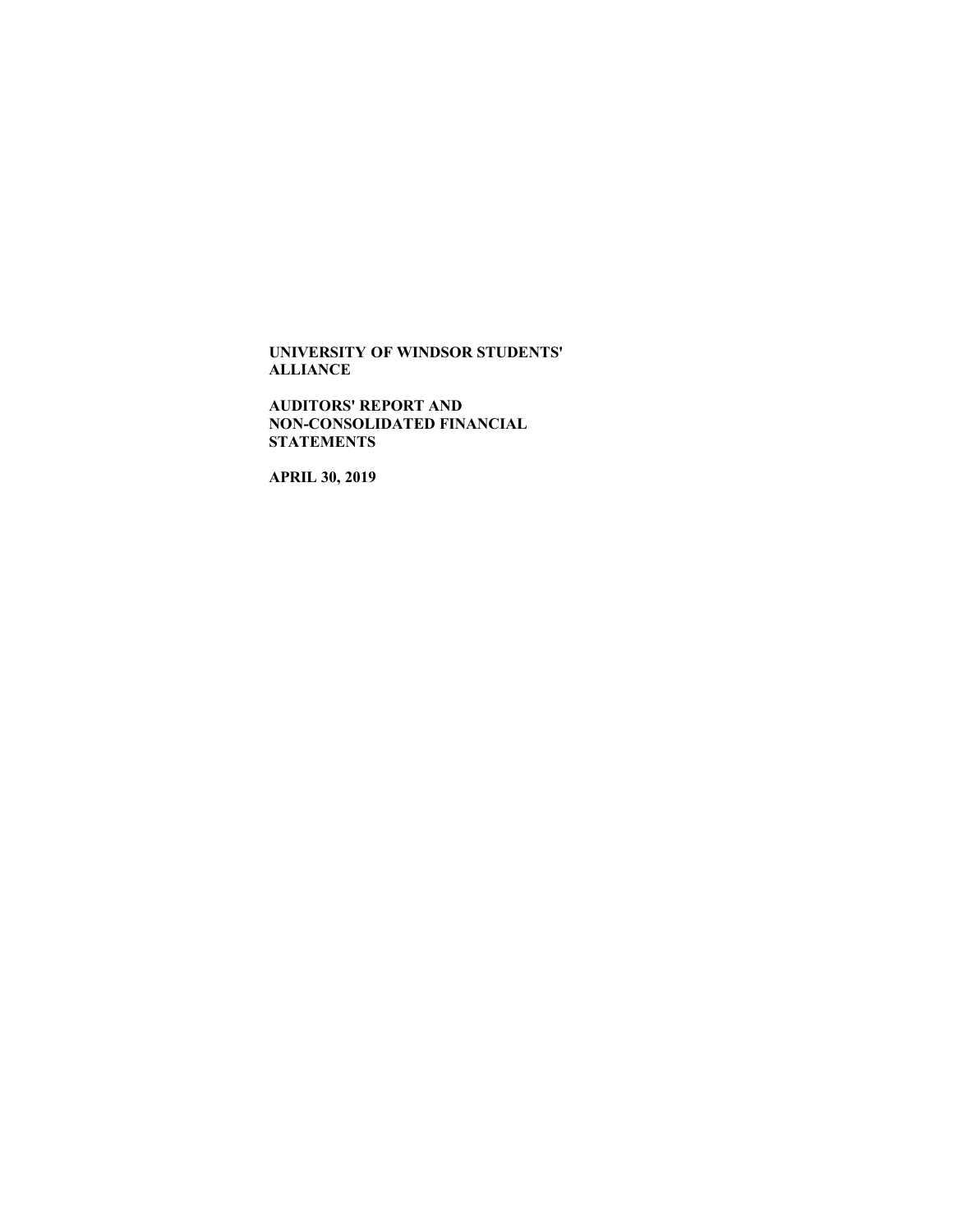

Baker Tilly Windsor LLP 3260 Devon Drive Windsor, ON Canada N8X 41.4

T: 519.258.5800 F: 519.256.6152

windsor@bakertilly.ca

# INDEPENDENT AUDITORS' REPORT www.bakeriilly.ca

To the Members of the University of Windsor Students' Alliance

### Report on the Non-Consolidated Financial Statements

#### Opinion

We have audited the non-consolidated financial statements of University of Windsor Students' Ailiance, which comprise the non-consolidated statement of financial position as at April 30, 2019 and the non-consolidated statements of operations, change in fund balances and trust obligation and cash flows for the year then ended and notes to the nonconsolidated financial statements, including a summary of significant accounting policies and other explanatory information.

In our opinion, the accompanying non-consolidated financial statements present fairly, in all material respects, the nonconsolidated financial position of the organization as at April 30, 2019 and its non-consolidated financial performance and its non-consolidated cash flows for the year then ended in accordance with Canadian accounting standards for not for-profit organizations.

### Basis for Opinion

We conducted our audit in accordance with Canadian generally accepted auditing standards. Our responsibilities under those standards are further described in the Auditors' Responsibilities for the Audit of the 'Financiai Statements section of our report. We are independent of the organization in accordance with the ethical requirements that are relevant to our audit of the non-consolidated financial statements in Canada, and we have fulfilled our other ethical responsibilities in accordance with these requirements. We believe that the audit evidence we have obtained is sufficient and appropriate to provide a basis for our opinion.

### Responsibilities of Management and Those Charged with Governance for the Non-Consolidated Financial Statements **Statements**  $\mathbb{R}^n$  is the statement of  $\mathbb{R}^n$  is the statements of  $\mathbb{R}^n$  is the statements

Management is responsible for the preparation and fair presentation of the non-consolidated financial statements in accordance with Canadian accounting standards for not-for-profit organizations, and for such internal control as management determines is necessary to enable the preparation of non—consolidated financial statements that are free from material misstatement, whether due to fraud or error.

In preparing the nonconsolidated financial statements, management is responsible for assessing the organization's ability to continue as going concern, disclosing, as applicable, matters related to going concern and using the going concern basis of accounting unless management either intends to liquidate the organization or to cease operations, or has no realistic alternative but to do so.

Those charged with governance are responsible for overseeing the organization's financial reporting process.

#### AUDIT - TAX ' ADVlSORY

Baker Tilly Windsor LLP is a member of Baker Tilly Canada Cooperative, which is a member of the global network of Baker Tilly International Limited All members of Baker Tilly Canada Cooperative and Baker Tilly International Limited are separate and independent legal entities,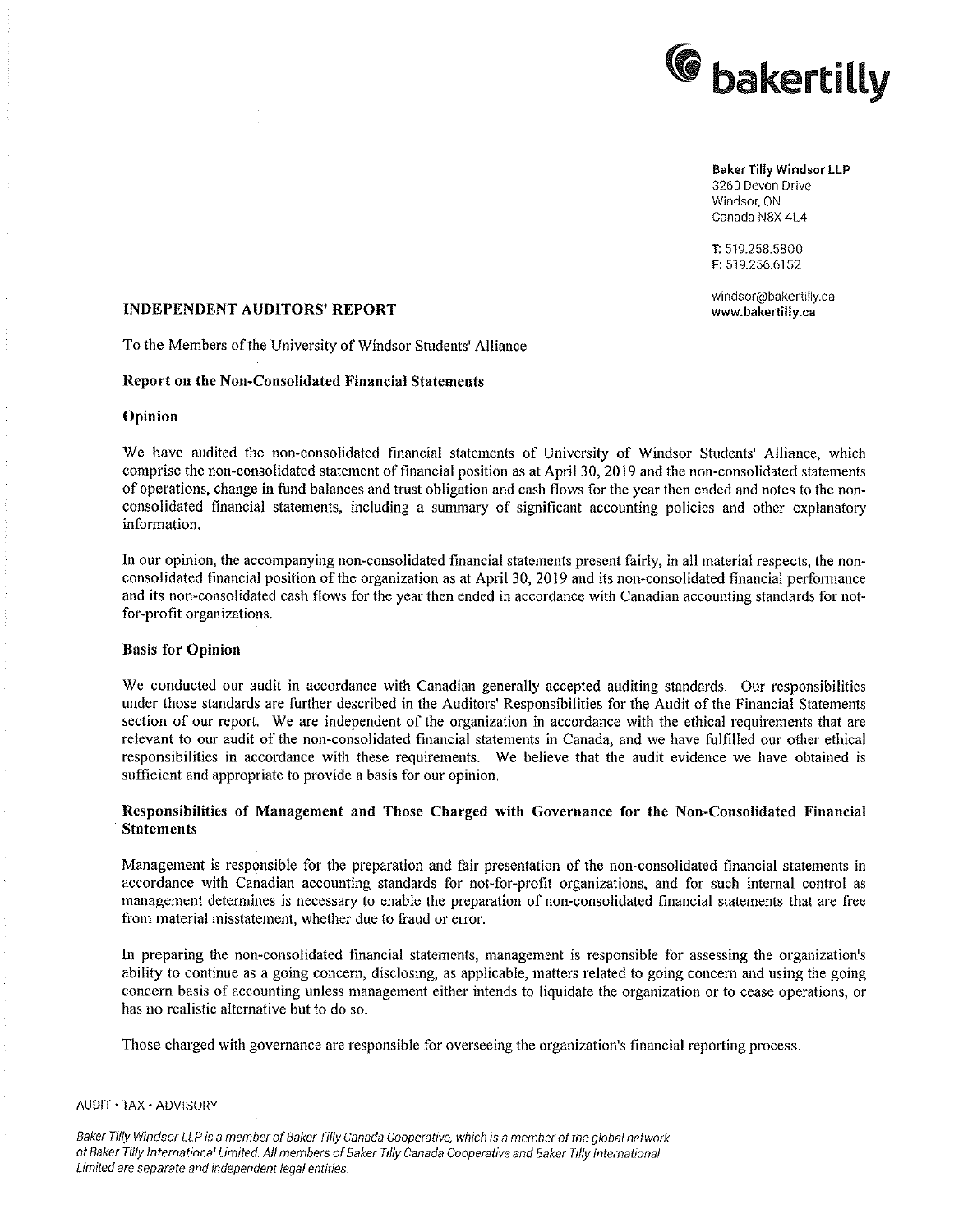

#### INDEPENDENT AUDITORS' REPORT - continued

#### Auditors' ReSponsibility for the Audit

Our objectives are to obtain reasonable assurance about whether the non—consolidated financial statements as whole are free from material misstatement, whether due to fraud or error, and to issue an auditors' report that includes our opinion. Reasonable assurance is a high level of assurance, but is not a guarantee that an audit conducted in accordance with Canadian generally accepted auditing standards will always detect a material misstatement when it exists. Misstatements can arise from fraud or error and are considered material if, individually or in the aggregate, they couid reasonably be expected to influence the economic decisions of users taken on the basis of these nonconsolidated financial statements.

As part of an audit in accordance with Canadian generally accepted auditing standards, we exercise professional judgment and maintain professional skepticism throughout the audit. We also:

- Identify and assess the risks of material misstatement of the non-consolidated financial statements, whether due to fraud or error, design and perform audit procedures responsive to those risks, and obtain audit evidence that is sufficient and appropriate to provide a basis for our opinion. The risk of not detecting a material misstatement resulting from fraud is higher than for one resulting from error, as fraud may involve collusion, forgery, intentional omissions, misrepresentations, or the override of internal control.
- 0 Obtain an understanding of internal control relevant to the audit in order to design audit procedures that are appropriate in the circumstances, but not for the purpose of expressing an opinion on the effectiveness of the organization's internal controi.
- Evaluate the appropriateness of accounting policies used and the reasonableness of accounting estimates and related disclosures made by management.
- <sup>0</sup> Conciude on the appropriateness of management's use of the going concern basis of accounting and, based on the audit evidence obtained, whether a material uncertainty exists related to events or conditions that may cast significant doubt on the organization's ability to continue as going concern. If we conclude that material uncertainty exists, we are required to draw attention in our auditors' report to the reiated disclosures in the non-consolidated financial statements or, if such disclosures are inadequate, to modify our opinion. Our conclusions are based on the audit evidence obtained up to the date of our auditors' report. However, future events or conditions may cause the organization to cease to continue as a going concem.
- Evaluate the overall presentation, structure and content of the non-consolidated financial statements, including the disclosures, and whether the non-consolidated financial statements represent the underlying transactions and events in a manner that achieves fair presentation.

We communicate with those charged with governance regarding, among other matters, the planned scope and timing of the audit and significant audit findings, including any significant deficiencies in internal control that we identify during our audit.

Bake Tilly Windsor CCP

Chartered Professional Accountants September 18, 2019 Licensed Public Accountants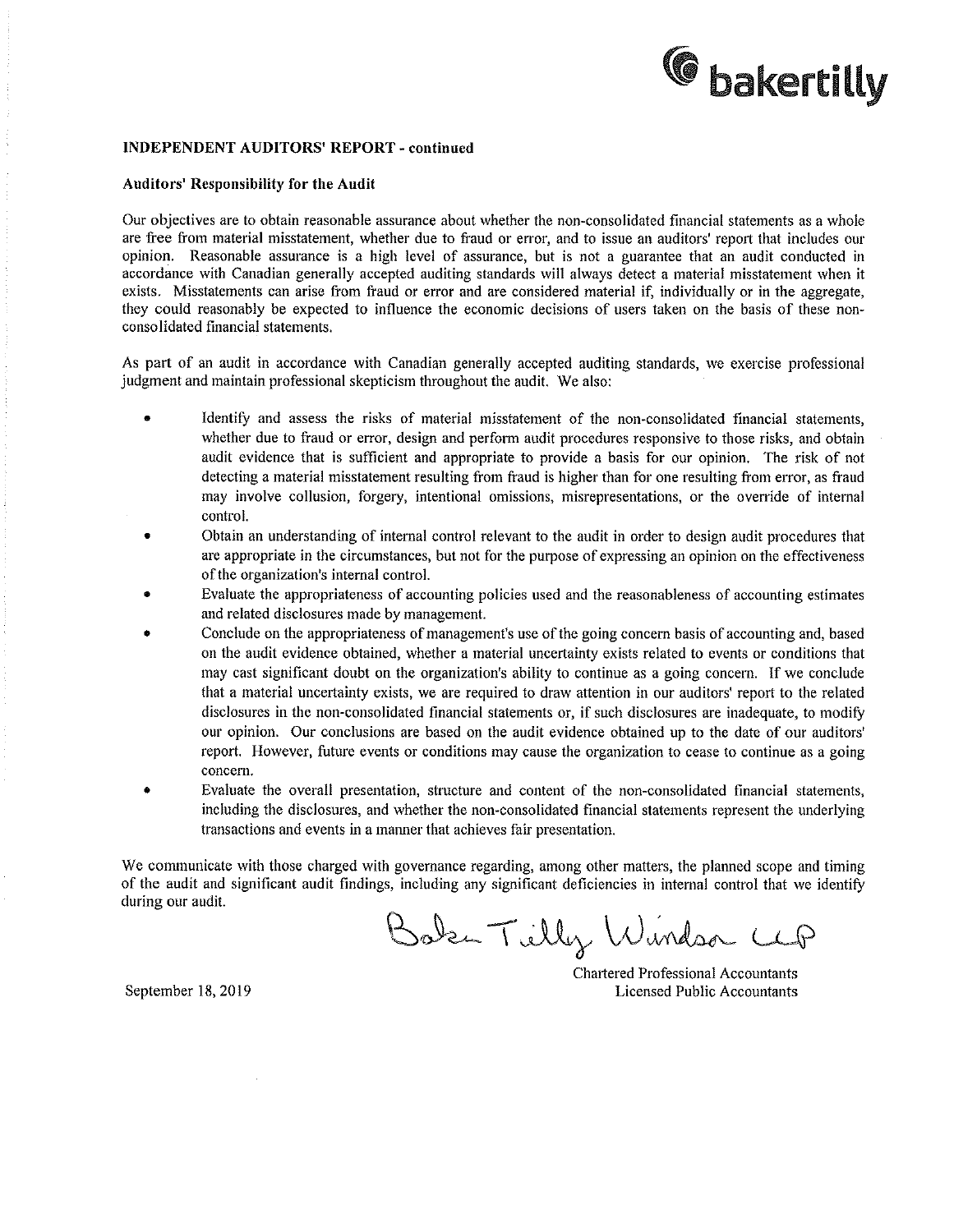# **NON-CONSOLIDATED FINANCIAL STATEMENTS**

# **APRIL 30, 2019**

| Non-consolidated statement of operations                                   |           |
|----------------------------------------------------------------------------|-----------|
| Non-consolidated statement of change in fund balances and trust obligation | 2         |
| Non-consolidated statement of financial position                           | $3 - 4$   |
| Non-consolidated statement of cash flows                                   | 5         |
| Notes to non-consolidated financial statements                             | $6 - 14$  |
| Supplementary financial information                                        | $15 - 27$ |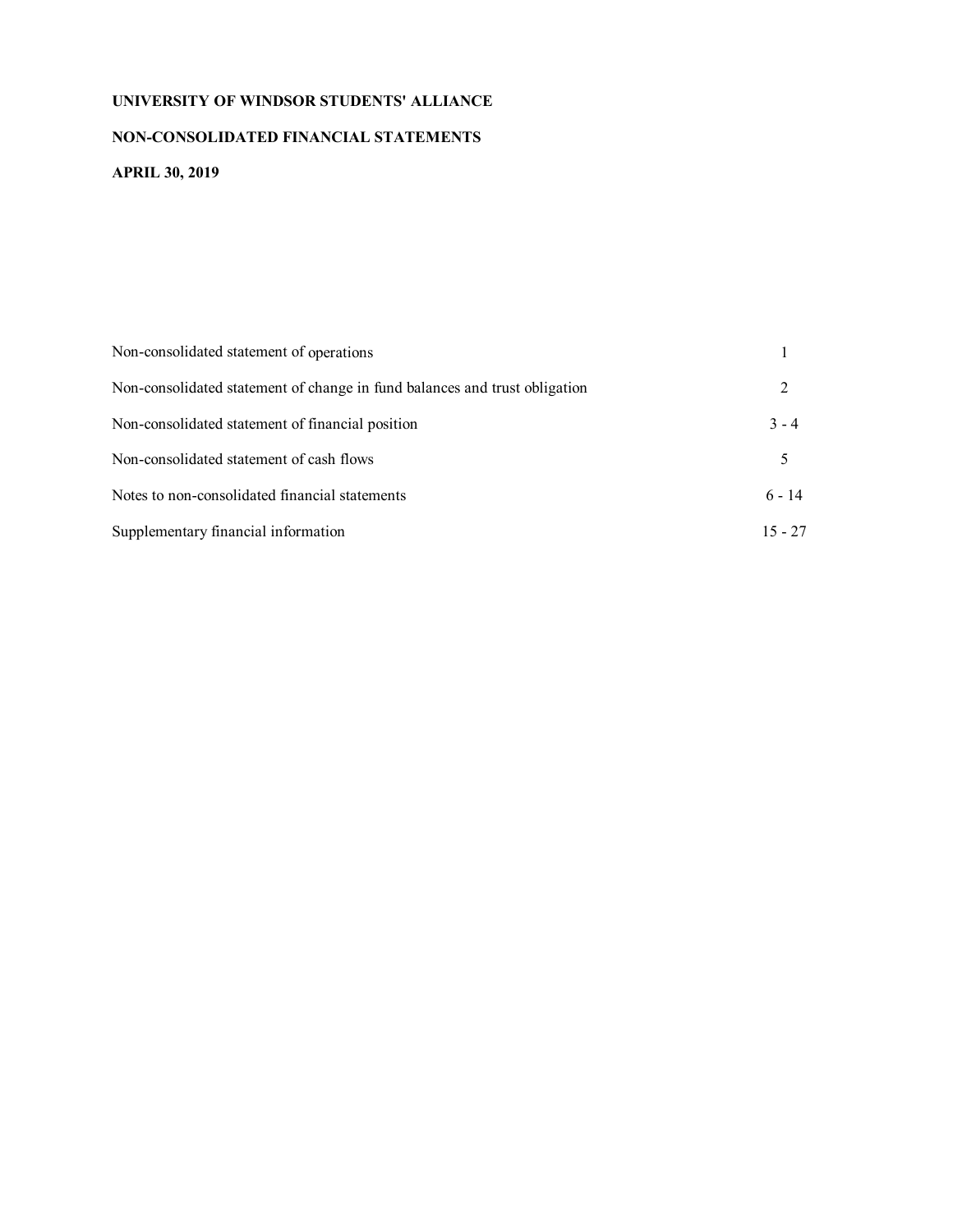# **NON-CONSOLIDATED STATEMENT OF OPERATIONS**

# **YEAR ENDED APRIL 30, 2019**

|                                       | <b>Operating</b><br>2019 | <b>CAW Student</b><br>Centre<br>2019 | Lance<br>2019 | Scholarship<br>2019 | Health &<br>Dental<br>(note 3)<br>2019 | <b>Student</b><br>Refugee<br>2019 | <b>Special</b><br><b>Need</b><br>2019 | Capital<br>2019 | <b>TOTAL</b><br>2019       | <b>TOTAL</b><br>2018      |
|---------------------------------------|--------------------------|--------------------------------------|---------------|---------------------|----------------------------------------|-----------------------------------|---------------------------------------|-----------------|----------------------------|---------------------------|
| <b>REVENUE</b>                        |                          |                                      |               |                     |                                        |                                   |                                       |                 |                            |                           |
| Student fees                          | 642,031<br>\$            | $\mathbb{S}$<br>1,196,526 \$         | 56,767 \$     |                     | 2,023,375 \$<br>\$                     | 21,064                            | -S<br>21,064                          | 421,280<br>- \$ | 4,382,107<br><sup>\$</sup> | 4,434,175<br>$\mathbb{S}$ |
| Investment income (note 5)            | 60,653                   | 31,272                               |               | 732                 | 73,714                                 |                                   |                                       | 86,209          | 252,580                    | 318,147                   |
| Rent                                  | 105,870                  | 200,699                              |               |                     |                                        |                                   |                                       |                 | 306,569                    | 297,380                   |
| Sales and advertising                 | 109,628                  | 9,050                                | 337           |                     |                                        |                                   |                                       |                 | 119,015                    | 80,188                    |
| Other revenue                         | 139,610                  |                                      |               |                     | 10,946                                 |                                   |                                       |                 | 150,556                    | 138,164                   |
| Uniwin Student Pub Inc. loss (note 7) | (63,372)                 | $\sim$                               |               |                     |                                        |                                   |                                       |                 | (63,372)                   | (85, 858)                 |
|                                       | 994,420                  | 1,437,547                            | 57,104        | 732                 | 2,108,035                              | 21,064                            | 21,064                                | 507,489         | 5,147,455                  | 5,182,196                 |
| <b>EXPENSES</b>                       |                          |                                      |               |                     |                                        |                                   |                                       |                 |                            |                           |
| Advertising and promotion             | 19,846                   | 3,803                                | 172           |                     |                                        |                                   |                                       |                 | 23,821                     | 31,476                    |
| Amortization                          | 12,651                   | 10,188                               | 77            |                     |                                        |                                   |                                       |                 | 22,916                     | 26,601                    |
| Bad debts                             | 2,889                    | 6,100                                | 255           |                     | 20,979                                 | 95                                | 95                                    | 1,896           | 32,309                     | 20,800                    |
| Campus police                         |                          | 54,706                               |               |                     |                                        |                                   |                                       |                 | 54,706                     | 53,168                    |
| Claims expenses                       |                          |                                      |               |                     | 1,389,265                              |                                   |                                       |                 | 1,389,265                  | 1,306,327                 |
| Conferences, training and travel      | 37,043                   | 7,902                                |               |                     |                                        |                                   |                                       |                 | 44,945                     | 36,137                    |
| Cost of sales                         | 11,475                   |                                      |               |                     |                                        |                                   |                                       |                 | 11,475                     | 13,799                    |
| General insurance                     | 38,635                   | 16,000                               |               |                     |                                        |                                   |                                       |                 | 54,635                     | 66,211                    |
| Grants and scholarships               | 37,425                   |                                      |               |                     |                                        |                                   |                                       |                 | 37,425                     | 32,818                    |
| Housekeeping                          | $\blacksquare$           | 365,624                              |               |                     |                                        |                                   |                                       |                 | 365,624                    | 374,608                   |
| Miscellaneous expense                 | 17,509                   | 21,031                               | 457           |                     |                                        | 10,284                            | 2,631                                 |                 | 51,912                     | 94,908                    |
| Office, bank charges and equipment    | 26,619                   | 2,457                                | 220           |                     | 100                                    |                                   |                                       |                 | 29,396                     | 23,116                    |
| Premium expenses                      |                          |                                      |               |                     | 87,413                                 |                                   |                                       |                 | 87,413                     | 89,366                    |
| Professional fees                     | 41,352                   | 9,400                                |               |                     | 154,891                                |                                   |                                       |                 | 205,643                    | 233,604                   |
| Programming supplies and expenses     | 174,323                  | 41,936                               |               |                     |                                        |                                   |                                       |                 | 216,259                    | 167,871                   |
| Repairs and maintenance               |                          | 102,650                              |               |                     |                                        |                                   |                                       |                 | 102,650                    | 48,986                    |
| Salaries and benefits                 | 482,767                  | 243,651                              | 37,618        |                     |                                        |                                   |                                       |                 | 764,036                    | 779,567                   |
| Special projects                      |                          | 1,000                                |               |                     |                                        |                                   |                                       |                 | 1,000                      | 1,700                     |
| Telephone, utilities and taxes        | 8,844                    | 316,463                              |               |                     |                                        |                                   |                                       |                 | 325,307                    | 342,651                   |
| Unrealized (gain) loss on investments |                          | (17, 214)                            | $\sim$        | (3,285)             | (68, 694)                              |                                   |                                       | (37, 885)       | (127,078)                  | 221,847                   |
|                                       | 911,378                  | 1,185,697                            | 38,799        | (3,285)             | 1,583,954                              | 10,379                            | 2,726                                 | (35,989)        | 3,693,659                  | 3,965,561                 |
| <b>ONE TIME EXPENSE (RECOVERY)</b>    |                          | 2,974                                |               |                     |                                        |                                   |                                       |                 | 2,974                      | (752)                     |
| <b>REVENUE OVER EXPENSES</b>          | 83,042                   | 248,876                              | 18,305        | 4,017               | 524,081                                | 10,685                            | 18,338                                | 543,478<br>S    | \$1,450,822                | \$1,217,387               |

**See Accompanying Notes**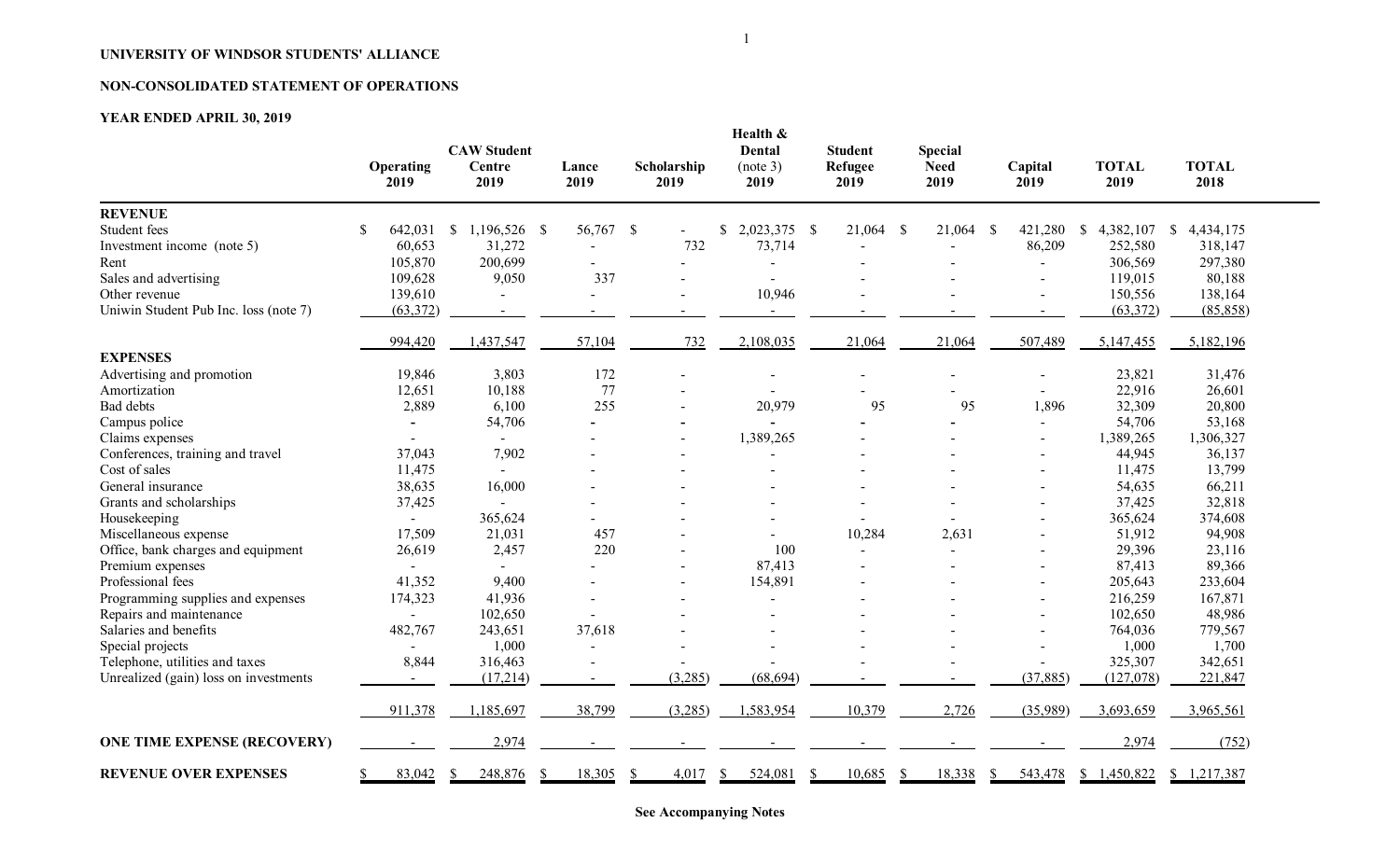# **NON-CONSOLIDATED STATEMENT OF CHANGE IN FUND BALANCES AND TRUST OBLIGATION**

|                                                                     |              | <b>Operating</b><br>2019 | <b>CAW Student</b><br>Centre<br>2019 | Lance<br>2019            | Scholarship<br>2019 | Health &<br>Dental<br>2019 | <b>Student</b><br><b>Refugee</b><br>2019 | <b>Special</b><br><b>Need</b><br>2019 | Capital<br>2019          | <b>TOTAL</b><br>2019 |           | <b>TOTAL</b><br>2018   |  |
|---------------------------------------------------------------------|--------------|--------------------------|--------------------------------------|--------------------------|---------------------|----------------------------|------------------------------------------|---------------------------------------|--------------------------|----------------------|-----------|------------------------|--|
| <b>FUND BALANCE (DEFICIT),</b><br><b>BEGINNING</b>                  |              | $401,173$ \$             | $\sim$                               | $(22,372)$ \$            |                     | 99,059 \$ 3,425,886 \$     | 70,460 \$                                |                                       | 215,820 \$ 3,041,232 \$  |                      |           | 7,231,258 \$ 6,270,125 |  |
| <b>TRUST OBLIGATION, BEGINNING</b>                                  |              | $\overline{\phantom{0}}$ | 1,554,836                            | $\overline{\phantom{a}}$ |                     |                            |                                          |                                       | $\overline{\phantom{a}}$ |                      | 1,554,836 | 1,298,582              |  |
| <b>REVENUE OVER EXPENSES</b><br><b>INTERFUND TRANSFERS</b> (note 2) |              | 83,042<br>10,500         | 248,876                              | 18,305                   | 4,017<br>(10, 500)  | 524,081                    | 10,685                                   | 18,338                                | 543,478                  |                      | 1,450,822 | 1,217,387              |  |
| <b>FUND BALANCE (DEFICIT), ENDING</b>                               | <sup>S</sup> | $494,715$ \$             |                                      | (4,067)                  | 92,576              | \$3,949,967                | 81,145                                   | 234,158                               | $$3,584,710$ \;          |                      |           | 8,433,204 \$ 7,231,258 |  |
| <b>TRUST OBLIGATION, ENDING</b>                                     |              |                          | 1,803,712                            |                          |                     |                            |                                          |                                       |                          |                      |           | 1,803,712 \$ 1,554,836 |  |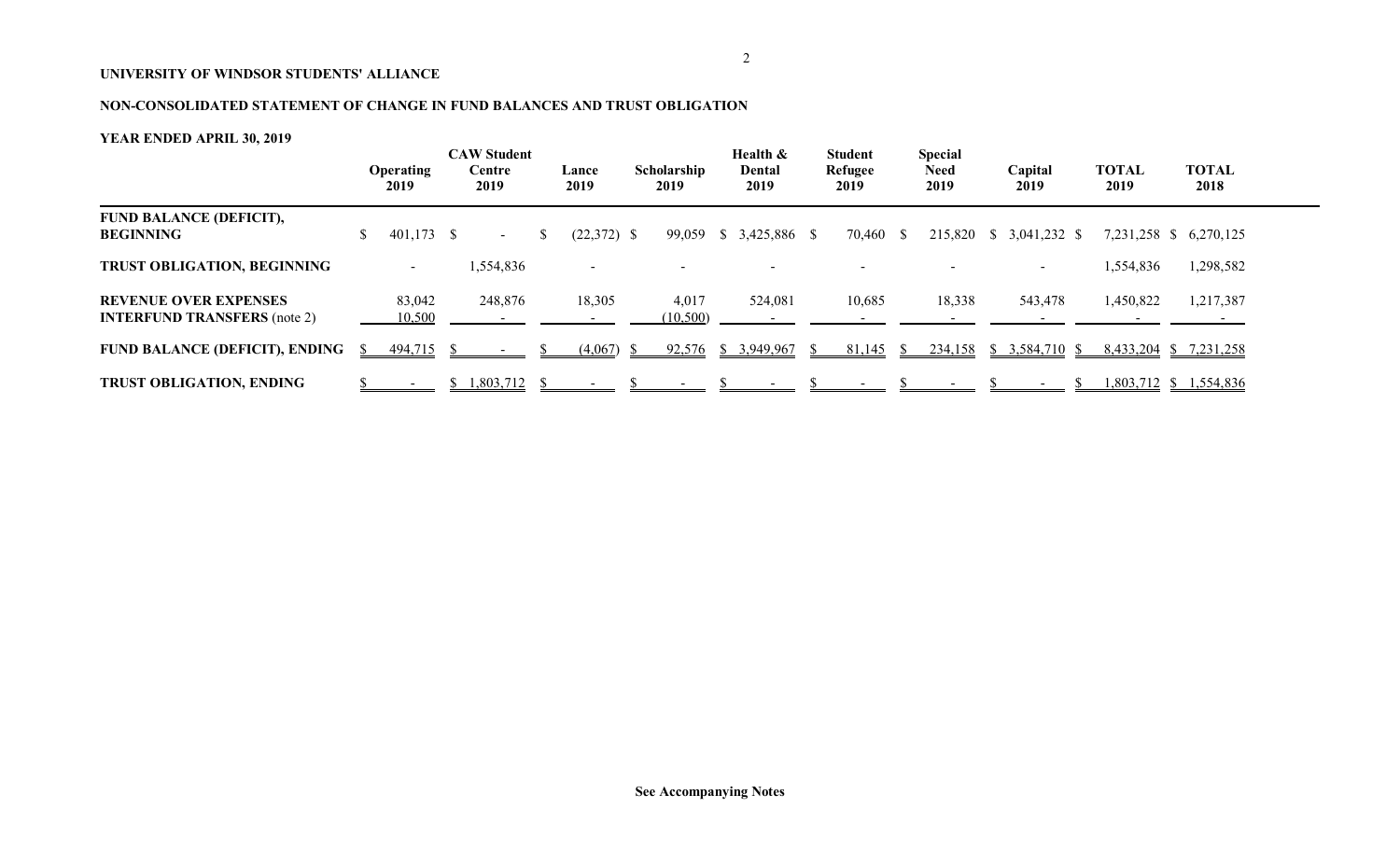# **NON-CONSOLIDATED STATEMENT OF FINANCIAL POSITION**

**APRIL 30, 2019**

|                                                                                                                | Operating<br>2019        | <b>CAW Student</b><br>Centre<br>2019 | Lance<br>2019                          | Scholarship<br>2019 | Health &<br>Dental<br>2019       | <b>Student</b><br>Refugee<br>2019 | <b>Special</b><br><b>Need</b><br>2019 | Capital<br>2019                                               | <b>TOTAL</b><br>2019                             | <b>TOTAL</b><br>2018                        |
|----------------------------------------------------------------------------------------------------------------|--------------------------|--------------------------------------|----------------------------------------|---------------------|----------------------------------|-----------------------------------|---------------------------------------|---------------------------------------------------------------|--------------------------------------------------|---------------------------------------------|
| <b>ASSETS</b>                                                                                                  |                          |                                      |                                        |                     |                                  |                                   |                                       |                                                               |                                                  |                                             |
| <b>CURRENT ASSETS</b><br>Cash<br>Accounts receivable<br>Prepaid expenses<br>Due from funds (note 11)           | 168,794<br>36,154        | 692,792<br>1,078                     | $\mathbb{S}$<br>$\sim$<br>77<br>$\sim$ | <sup>S</sup>        | $\mathbb{S}$<br>6,670<br>381,093 | -S<br>81,145                      | <sup>S</sup><br>234,158               | <sup>\$</sup><br><sup>\$</sup><br>$\sim$<br>$\sim$<br>419,384 | $3,121,661$ \$<br>868,333<br>37,232<br>1,115,780 | 2,804,800<br>997,533<br>37,087<br>1,360,561 |
|                                                                                                                | 3,326,609                | 693,870                              | 77                                     |                     | 387,763                          | 81,145                            | 234,158                               | 419,384                                                       | 5,143,006                                        | 5,199,981                                   |
| <b>INVESTMENTS</b> (note 5)<br>PROPERTY, PLANT AND<br><b>EQUIPMENT</b> (note 8)<br><b>LONG TERM INVESTMENT</b> | 1,376<br>34,232          | 39,151                               | $\sim$<br>309                          | 103,076             | 3,562,204                        |                                   | $\sim$                                | 3,165,326<br>$\overline{\phantom{a}}$                         | 6,831,982<br>73,692                              | 5,498,034<br>95,778                         |
| <b>UNIWIN</b> (note $6$ )<br><b>CAW STUDENT CENTRE -</b><br><b>ASSETS HELD IN TRUST</b> (note 5)               | $\overline{\phantom{a}}$ | ,202,431                             | $\overline{\phantom{a}}$               |                     |                                  |                                   |                                       |                                                               | $\overline{\phantom{0}}$<br>,202,431             | 2,613<br>786,406                            |
|                                                                                                                |                          | $$3,362,217$ $$1,935,452$            | 386                                    | <sup>S</sup>        | 103,076 \$ 3,949,967             | $81,145$ \$<br>-SS                |                                       |                                                               | 234,158 \$ 3,584,710 \$ 13,251,111 \$ 11,582,812 |                                             |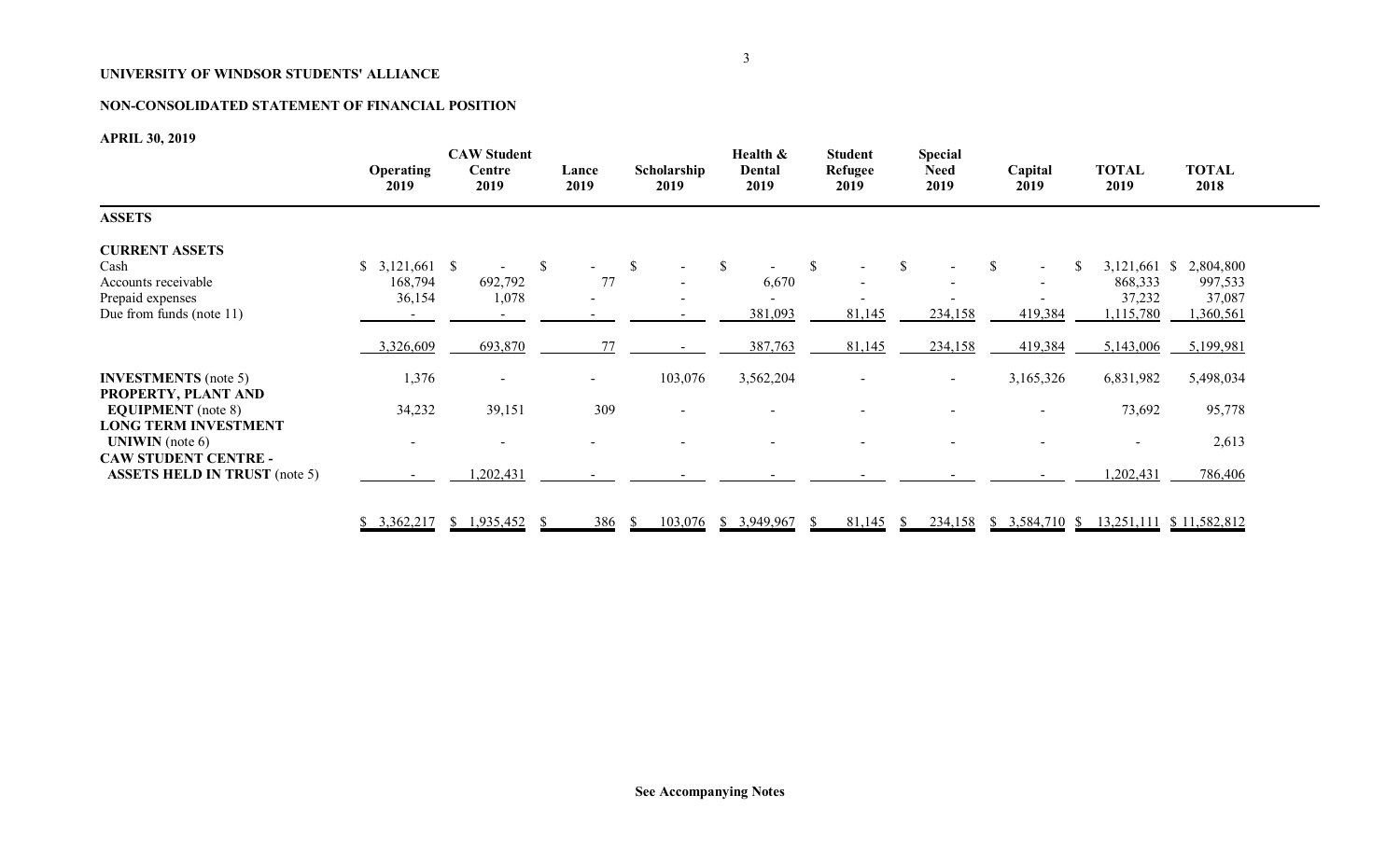# **NON-CONSOLIDATED STATEMENT OF FINANCIAL POSITION**

**APRIL 30, 2019**

|                                                                                                                   | <b>Operating</b><br>2019     | <b>CAW Student</b><br>Centre<br>2019 | Lance<br>2019                           | Scholarship<br>2019     | Health &<br>Dental<br>2019 | <b>Student</b><br>Refugee<br>2019 | <b>Special</b><br><b>Need</b><br>2019 | Capital<br>2019        | <b>TOTAL</b><br>2019             | <b>TOTAL</b><br>2018                        |
|-------------------------------------------------------------------------------------------------------------------|------------------------------|--------------------------------------|-----------------------------------------|-------------------------|----------------------------|-----------------------------------|---------------------------------------|------------------------|----------------------------------|---------------------------------------------|
| <b>LIABILITIES</b>                                                                                                |                              |                                      |                                         |                         |                            |                                   |                                       |                        |                                  |                                             |
| <b>CURRENT LIABILITIES</b><br>Accounts payable and<br>accrued liabilities (note 9)<br>Due to funds (note 11)      | 969,087                      | $\blacksquare$<br>131,740            | <sup>S</sup><br>$\blacksquare$<br>4,453 | -S<br>10,500            | \$.                        | -S                                | <sup>\$</sup><br>$\sim$               | -S<br>$\sim$           | 1,882,670 \$<br>S.<br>1,115,780  | 1,436,157<br>1,360,561                      |
| <b>LONG TERM DEFICIT UNIWIN (note 6)</b><br><b>CAW STUDENT CENTRE -</b><br><b>TRUST OBLIGATION</b>                | 2,851,757<br>15,745          | 131,740<br>1,803,712                 | 4,453                                   | 10,500                  | $\blacksquare$             |                                   |                                       | $\sim$                 | 2,998,450<br>15,745<br>1,803,712 | 2,796,718<br>1,554,836                      |
|                                                                                                                   | 2,867,502                    | 1,935,452                            | 4,453                                   | 10,500                  |                            |                                   |                                       |                        | 4,817,907                        | 4,351,554                                   |
| <b>FUND BALANCES (DEFICITS)</b>                                                                                   |                              |                                      |                                         |                         |                            |                                   |                                       |                        |                                  |                                             |
| <b>INVESTED IN PROPERTY, PLANT AND</b><br><b>EQUIPMENT</b><br><b>UNRESTRICTED</b><br><b>INTERNALLY RESTRICTED</b> | 34,232<br>460,483<br>494,715 | $\blacksquare$<br>$\blacksquare$     | 309<br>(4,376)<br>(4,067)               | 92,576<br>92,576        | 3,949,967<br>3,949,967     | 81,145                            | 234,158<br>234,158                    | 3,584,710<br>3,584,710 | 34,541<br>460,483<br>7,938,180   | 46,440<br>355,119<br>6,829,699<br>7,231,258 |
|                                                                                                                   | \$3,362,217                  | \$1,935,452                          | 386                                     | 103,076<br><sup>2</sup> | \$3,949,967                | 81,145<br>81,145                  | 234,158                               | $$3,584,710$ \, $$$    | 8,433,204                        | 13,251,111 \$ 11,582,812                    |

# **ON BEHALF OF THE BOARD**

**Director Director**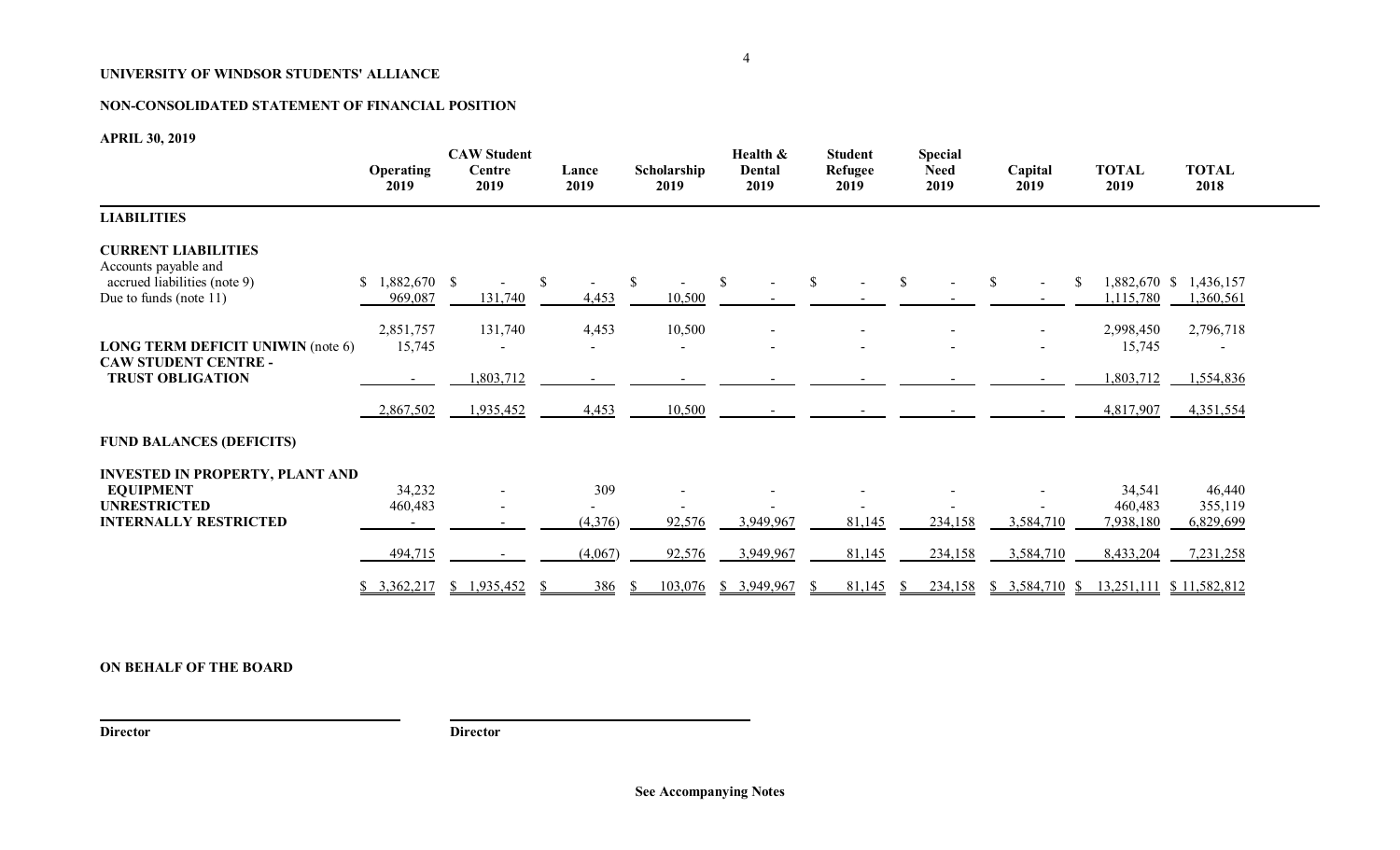# **NON-CONSOLIDATED STATEMENT OF CASH FLOWS**

| TEAN ENDED AT NIE 90, 2017                  | 2019                                            | 2018        |
|---------------------------------------------|-------------------------------------------------|-------------|
| <b>CASH FLOWS FROM OPERATING ACTIVITIES</b> |                                                 |             |
| Cash receipts from customers and members    | $\mathbf{\hat{s}}$<br>5,087,447<br><sup>S</sup> | 4,469,980   |
| Cash paid to suppliers and employees        | (3,354,427)                                     | (3,756,531) |
|                                             | 1,733,020                                       | 713,449     |
| <b>CASH FLOWS FROM INVESTING ACTIVITIES</b> |                                                 |             |
| Purchase of property, plant and equipment   | (830)                                           | (63, 870)   |
| Loan advance to Uniwin Student Pub Inc.     | (45, 014)                                       | (88, 447)   |
| Purchase of investments                     | (1,622,895)                                     | (771,063)   |
| Investment income                           | 252,580                                         | 318,147     |
|                                             | (1,416,159)                                     | (605, 233)  |
| <b>INCREASE IN CASH POSITION</b>            | 316,861                                         | 108,216     |
| <b>CASH POSITION, BEGINNING</b>             | 2,804,800                                       | 2,696,584   |
| <b>CASH POSITION, ENDING</b>                | 3,121,661                                       | 2,804,800   |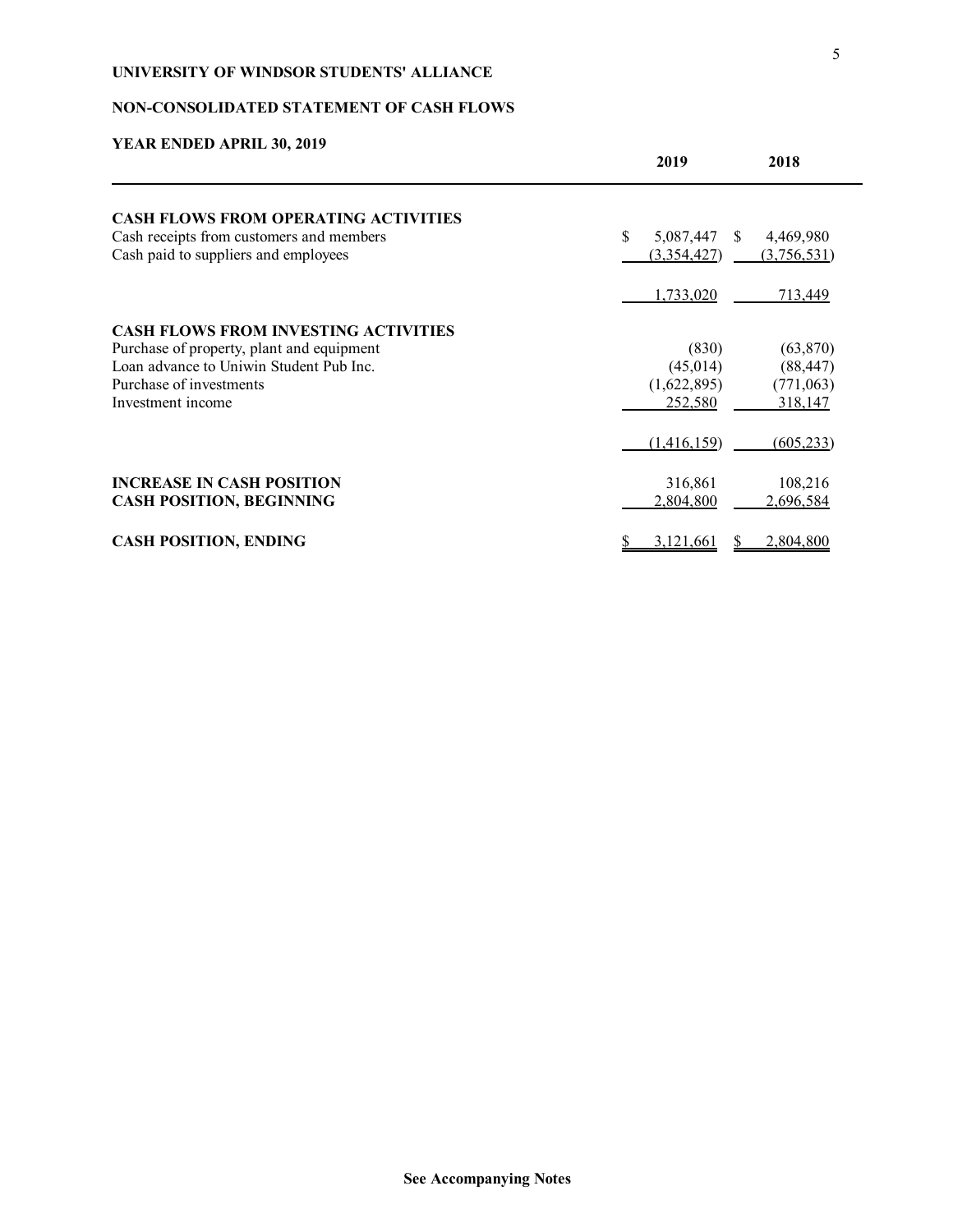### **NOTES TO NON-CONSOLIDATED FINANCIAL STATEMENTS**

**APRIL 30, 2019**

### **1. NATURE OF ACTIVITIES**

The University of Windsor Students' Alliance (UWSA) was incorporated on May 25, 1970 under the Corporations Act (Ontario). The organization's mission is to enhance student life through advocacy, representation and services. The organization is exempt from income taxes under Section 149(1)(l) of the Income Tax Act of Canada.

### **2. SIGNIFICANT ACCOUNTING POLICIES**

### **BASIS OF PRESENTATION**

The non-consolidated financial statements are prepared in accordance with Canadian accounting standards for notfor-profit organizations and include the following significant accounting policies:

#### **IMPAIRMENT OF LONG-LIVED ASSETS**

Long-lived assets are tested for recoverability whenever events or changes in circumstances indicate that their carrying amounts may not be recoverable. An impairment loss is recognized when their carrying value exceeds the total undiscounted cash flows expected from their use and eventual disposition. The amount of the impairment loss is determined as the excess of the carrying value of the asset over its fair value.

### **INVESTMENT IN UNIWIN STUDENT PUB INC.**

The UWSA owns 100% of the outstanding shares of Uniwin Student Pub Inc. Uniwin Student Pub Inc. is a profit oriented enterprise that operates a cafe in the university campus. The investment in Uniwin Student Pub Inc. is recorded using the equity method (see note 6) and has not been consolidated in the University of Windsor Students' Alliance financial statements. Financial Statements for Uniwin Student Pub Inc. are available on request (note 7).

### **PROPERTY, PLANT AND EQUIPMENT**

Property, plant and equipment consist of furniture and fixtures, equipment, and computer, software and electronics and are carried at cost less accumulated amortization. Contributed property, plant and equipment are recorded at fair value at the date of contribution. Amortization is calculated over the estimated service lives of the assets, which are as follows:

> Furniture and fixtures 20% declining balance Equipment 20% declining balance Computer, software and electronics 50% year 1, 25% years 2 and 3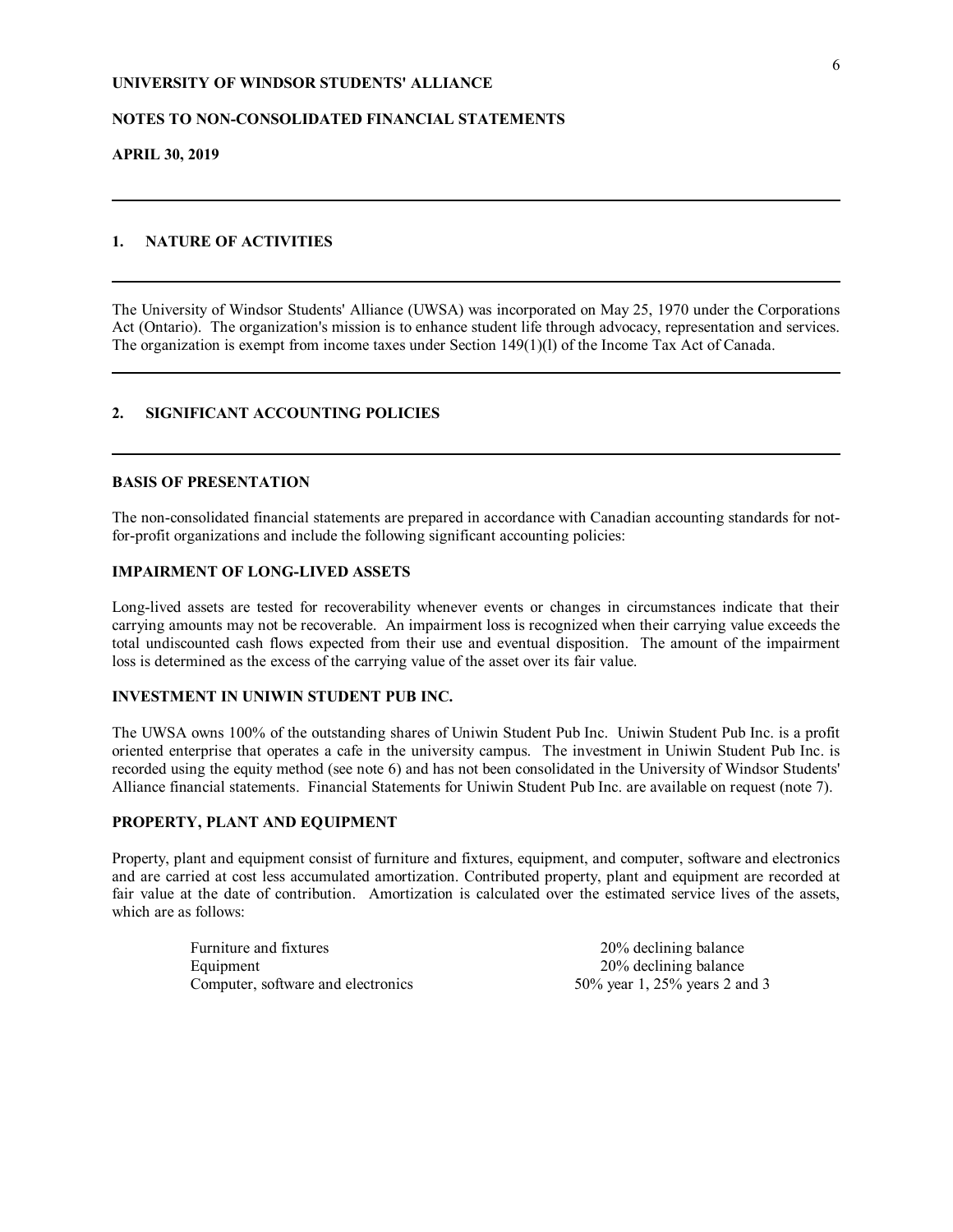### **NOTES TO NON-CONSOLIDATED FINANCIAL STATEMENTS**

**APRIL 30, 2019**

#### **2. SIGNIFICANT ACCOUNTING POLICIES - continued**

#### **FUND ACCOUNTING**

#### *Operating Fund*

Revenue and expenses related to program delivery and administrative activities are reported in the operating fund.

#### *CAW Student Centre Fund*

The CAW Student Centre fund is a restricted fund established to track activity with the CAW Student Centre which is owned by the University of Windsor and is managed by the UWSA under a management agreement signed April 30, 2015 that expires April 29, 2020. Under the terms of this agreement, the organization has agreed to manage the operations of the CAW Student Centre, and to ensure that sufficient reserves are available for future capital expenditures and other ongoing obligations, as well as to hold certain assets and liabilities arising from those operations in trust for the University of Windsor. The agreement requires that a reserve for capital expenditures and future operating deficits be established at a minimum of \$500,000. Decisions that will reduce the fund below this threshold require approval of two-thirds of the voting members of the Policy Management Board. The agreement set a contribution target of 7% of the previous year's revenue with a required minimum contribution of \$50,000 annually. The agreement requires any annual surplus be credited towards the reserve fund until the balance of the reserve reaches one year's budget.

#### *Lance Fund*

Effective July 30, 2001, the Lance newspaper joined the University of Windsor Students' Alliance as a constituent wholly owned division. The organization has agreed to allow the Lance complete and unfettered content freedom, however, the organization will provide financial and other services to the Lance on a cost-free basis. These services include, but are not limited to the following: bookkeeping, financial administration, insurance, capital loans, professional fees, and other administrative services from time to time that may be required. It is the intent of the agreement that if the Lance has profit from its operations, that this profit will be used for continued and further Lance operations, or on capital improvements to the Lance as may be determined by the Lance.

#### *Scholarship Fund*

The scholarship fund was established in 1996 for the purpose of awarding scholarships of up to \$10,000 annually commencing with the 1997 academic year. At the outset of the program, \$100,000 was invested in a reserve to fund these scholarships. The fund is invested in cash and marketable securities which are carried at fair market value. During the year, a transfer of \$10,500 (2018, \$10,850) to the Operating Fund was approved.

#### *Health and Dental Fund*

The Health and Dental fund was established by the members of the UWSA through the passage of a referendum to provide Health and Dental insurance coverage to the members of the organization. The UWSA collects mandatory fees from each full-time undergraduate student and then offers these students an opportunity to opt out of the program. In 2015, students were offered an opportunity to opt out early before the payment was due. In 2003, the UWSA began to self-insure the drug and dental components of the plan. All annual deficits and surpluses are invested in the Health and Dental reserve. The reserve is invested in cash and marketable securities which are carried at fair market value.

#### *Student Refugee Fund*

The student refugee fund was established in 2002 for the investment of refugee student plan surpluses.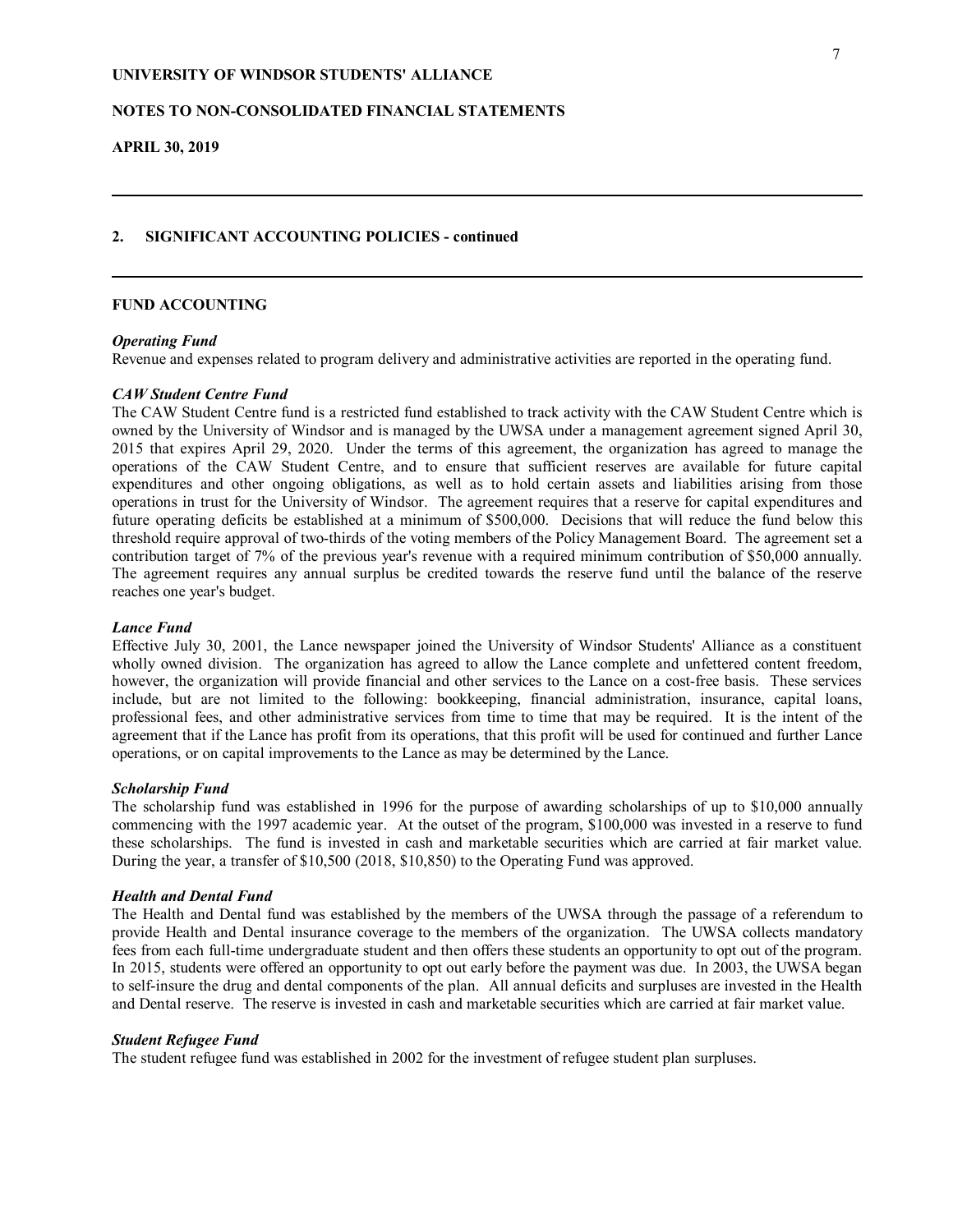### **NOTES TO NON-CONSOLIDATED FINANCIAL STATEMENTS**

**APRIL 30, 2019**

# **2. SIGNIFICANT ACCOUNTING POLICIES - continued**

### **FUND ACCOUNTING - continued**

#### *Special Need Fund*

The special need fund was established to maintain surplus funds for the specific use by the Student Needs Access Coalition and the Wheelchair Accessibility Coalition. The coalitions provide services to benefit students with special needs and challenges.

### *Capital Expenditure Fund*

The Capital fund collects student fees for use towards large capital projects as approved by the board or by referendum. Surpluses beyond the eleven year commitment that ended in 2010 remain with the Capital Expenditure Fund, for the restricted purposes of assisting with other capital costs relating to the CAW Student Centre renovations and future capital projects.

### **REVENUE RECOGNITION**

The organization follows the restricted fund method of accounting for contributions. Restricted contributions related to general operations are recognized as revenue of the operating fund in the year in which the related expenses are incurred. All other restricted contributions are recognized as revenue of the appropriate restricted fund. Unrestricted contributions and revenue are recognized as revenue of the appropriate fund when persuasive evidence of an arrangement exists, delivery has occurred, the price to the buyer is fixed or determinable and collection is reasonably assured.

### **CASH HELD FOR STUDENT ORGANIZATIONS**

The organization holds cash in trust on behalf of various student organizations. Funds are deposited with the organization and then withdrawn when they are needed. The amounts remaining at year end relate to the balance of cash held with the organization and are included in accounts payable and accrued liabilities. At year end, total cash held on behalf of student associations was \$747,000 (2018, \$487,674) and total cash held on behalf of student clubs was \$168,964 (2018, \$175,279).

### **USE OF ACCOUNTING ESTIMATES**

The preparation of non-consolidated financial statements in conformity with Canadian accounting standards for notfor-profit organizations requires management to make estimates and assumptions that effect the reported amounts of assets and liabilities and disclosures of contingent assets and liabilities at the date of the non-consolidated financial statements and the reported amounts of revenues and expenses during the reporting period. Significant areas requiring the use of managements' estimates include the allowance for doubtful accounts, allocation of student fee revenue and health plan premium accruals. Actual results could differ from these estimates.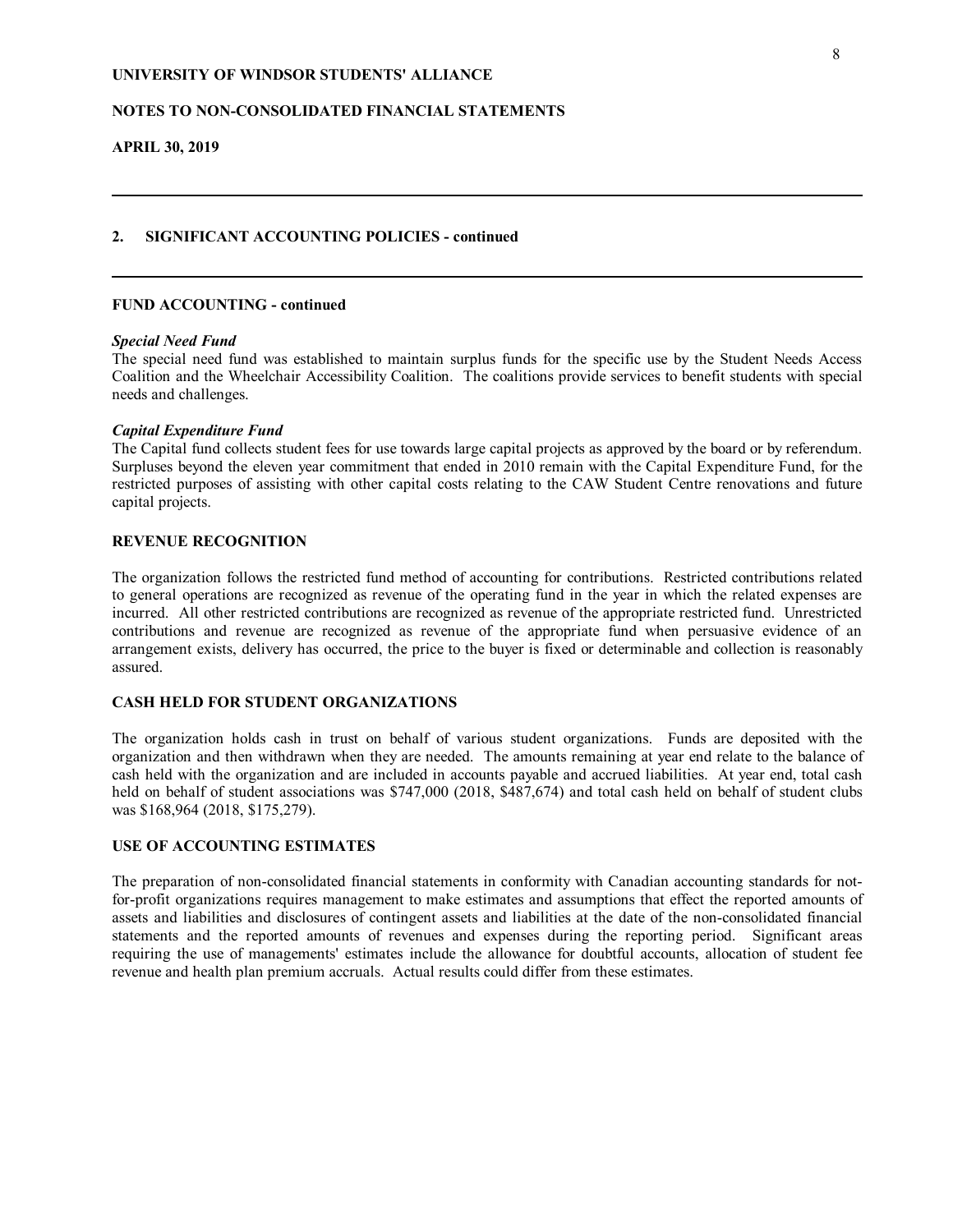### **NOTES TO NON-CONSOLIDATED FINANCIAL STATEMENTS**

**APRIL 30, 2019**

### **2. SIGNIFICANT ACCOUNTING POLICIES - continued**

### **FINANCIAL INSTRUMENTS**

#### **Measurement of financial instruments**

Financial instruments are financial assets or liabilities of the organization where, in general, the organization has the right to receive cash or another financial asset from another party or the organization has the obligation to pay another party cash or other financial assets.

The organization initially measures its financial assets and liabilities at fair value, except for certain non-arm's length transactions that are measured at the exchange amount, which is the amount agreed upon by the related parties.

The organization subsequently measures all its financial assets and financial liabilities at amortized cost except investments and CAW Student Centre - assets held in trust.

Financial assets measured at amortized cost include cash, accounts receivable and due from funds.

The organization's financial assets measured at fair value include investments and CAW Student Centre - assets held in trust.

Financial liabilities measured at amortized cost include accounts payable and accrued liabilities, CAW Student Centre - trust obligation and due to funds.

#### **Impairment**

Financial assets measured at cost or amortized cost are tested for impairment when there are indicators of possible impairment. When a significant adverse change has occurred during the period in the expected timing or amount of future cash flows from the financial asset or group of assets, a write down is recognized in net income. The write down reflects the difference between the carrying amount and the higher of:

- The present value of the cash flows expected to be generated by the asset or group of assets;

- The amount that could be realized by selling the asset or asset group; or
- The net realizable value of any collateral held to secure repayment of the asset or group of assets.

When events occurring after the impairment confirm that a reversal is necessary, the reversal is recognized up to the amount of the previously recognized impairment.

#### **Transaction costs**

Transaction costs and financing fees are expensed as incurred for financial instruments measured at fair value and capitalized and amortized over the expected life of the instrument using the straight line method for financial instruments that are subsequently measured at cost or amortized cost.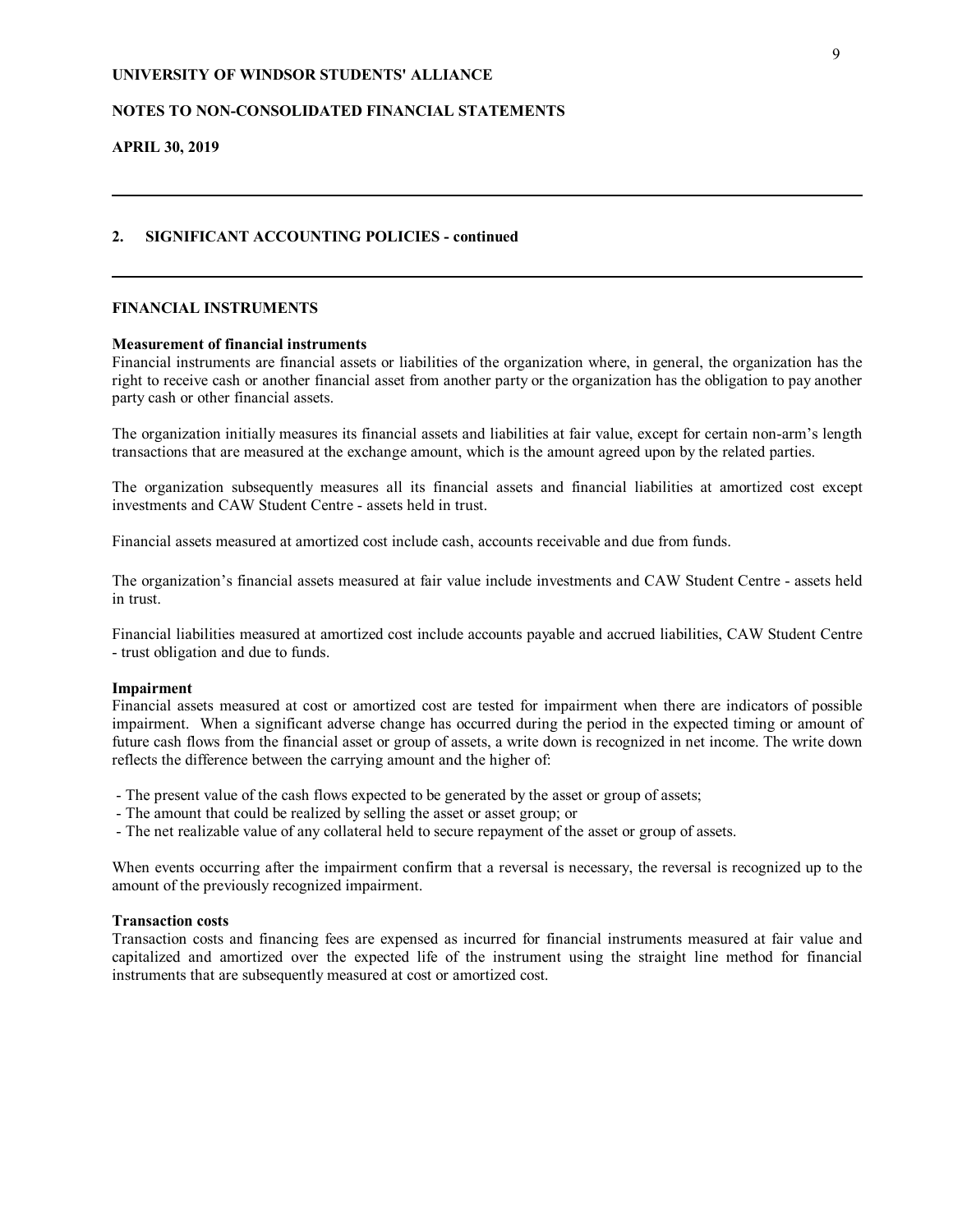### **NOTES TO NON-CONSOLIDATED FINANCIAL STATEMENTS**

**APRIL 30, 2019**

| 3. HEALTH & DENTAL FUND | 2019 | 2018 |
|-------------------------|------|------|
|                         |      |      |

All full-time University of Windsor students are required to pay student fees to the Health and Dental Plans as part of base student fees. Students have an option to apply to opt out of these plans if they can prove they are insured elsewhere.

| $\overline{4}$ .<br><b>U PASS</b>  | 2019          | 2018                              |
|------------------------------------|---------------|-----------------------------------|
| Opt out percentage of student fees | 22.2          | 20.2                              |
| Net student fees                   | 2,023,375     | $\frac{\$}{2,046,826}$            |
| Gross student fees<br>Net opt outs | \$<br>576,381 | 2,599,756 \$ 2,563,890<br>517,064 |

All full-time University of Windsor students are required to pay student fees for the University of Windsor Bus Pass (U Pass) as part of base student fees. Students have an option to apply to opt out of this pass if they can prove they live outside the area serviced by Transit Windsor, can obtain bus passes through other programs and are authorized to opt out at the discretion of the UWSA. The UWSA then remits the fees to Transit Windsor and receives commission income of 1.75%.

| Gross student fees                       | \$<br>1,452,660 | 1,450,680 |
|------------------------------------------|-----------------|-----------|
| Net opt outs                             | 31,020          | 84,018    |
| Net student fees                         | 1,421,640       | 1,366,662 |
| Transit Windsor expense                  | 1,415,103       | 1,360,134 |
| Bad debts                                | 6,537           | 6,528     |
| Net U Pass                               |                 |           |
| Opt out percentage of gross student fees | 13.6            | 13.0      |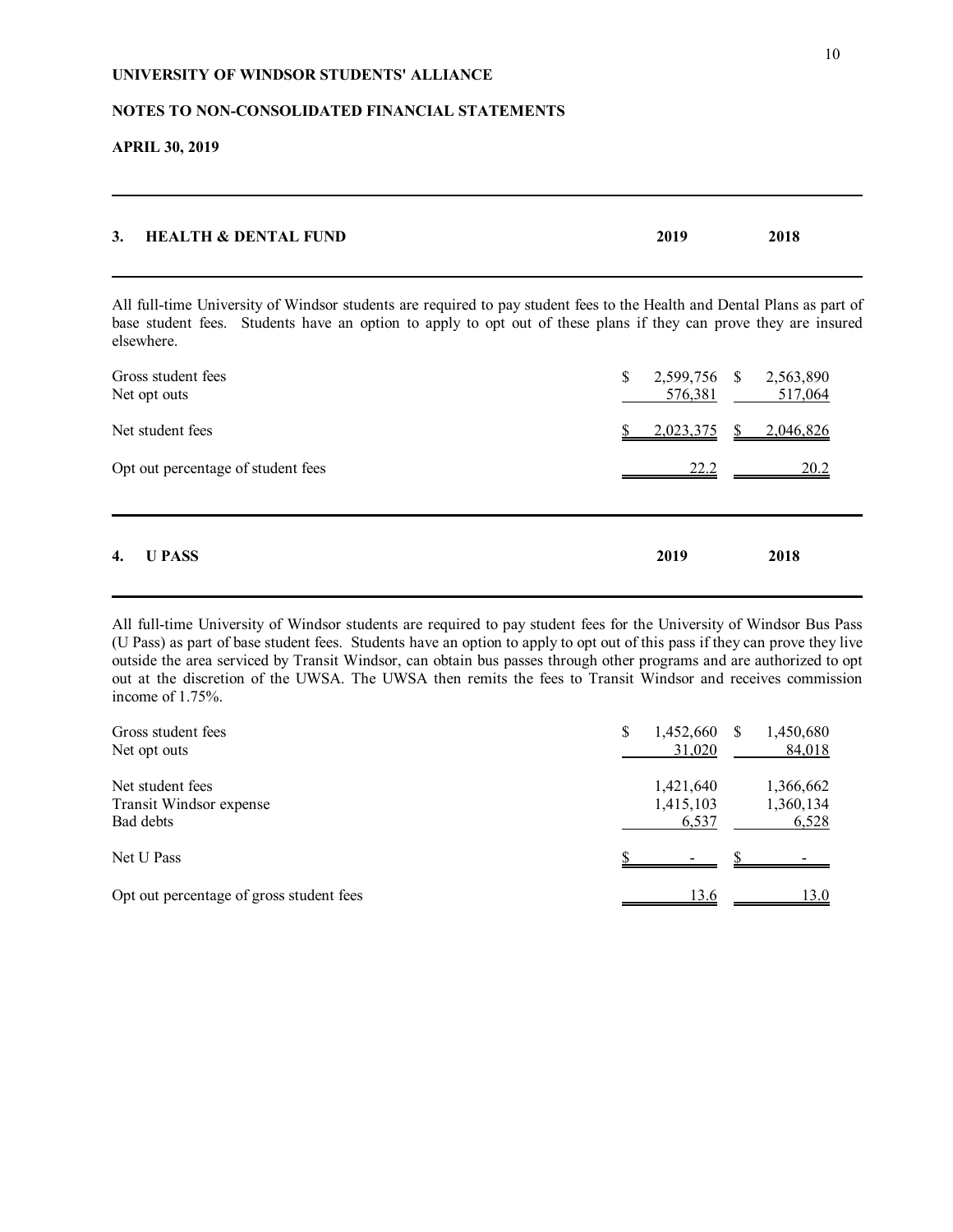# **NOTES TO NON-CONSOLIDATED FINANCIAL STATEMENTS**

**APRIL 30, 2019**

| <b>INVESTMENTS</b><br>5.                                                                                                                                                             | 2019                                                          | 2018                                                        |
|--------------------------------------------------------------------------------------------------------------------------------------------------------------------------------------|---------------------------------------------------------------|-------------------------------------------------------------|
| The financial statements reflect investments at fair value. The book values of the following assets are as follows:                                                                  |                                                               |                                                             |
| Operating Fund - Investments<br>CAW Student Centre Fund - Assets held in trust<br>Scholarship Fund - Investments<br>Health & Dental fund - Investments<br>Capital Fund - Investments | \$<br>1,381<br>1,169,149<br>100,653<br>3,477,593<br>3,133,214 | \$<br>1,365<br>770,338<br>110,789<br>2,760,416<br>2,616,187 |
|                                                                                                                                                                                      | 7,881,990<br>S                                                | \$<br>6,259,095                                             |
| Investments at fair value are comprised of the following:                                                                                                                            |                                                               |                                                             |
| Cash and cash equivalents<br>Equities<br>Fixed income                                                                                                                                | \$<br>13,483<br>3,644,996<br>4,375,934                        | \$<br>123,516<br>2,921,966<br>3,238,958                     |
| Investment income is comprised of the following:                                                                                                                                     | 8,034,413                                                     | 6,284,440<br>S                                              |
| Dividends and interest<br>Realized gains<br>Management fees<br>Foreign exchange gains<br>Investment income                                                                           | \$<br>297,700<br>20,077<br>(65, 197)<br>252,580               | \$<br>252,179<br>113,976<br>(55,078)<br>7,070<br>318,147    |
|                                                                                                                                                                                      |                                                               |                                                             |
| LONG TERM INVESTMENT (DEFICIT) UNIWIN<br>6.                                                                                                                                          | 2019                                                          | 2018                                                        |
| Class A shares<br>Advances<br>Share of losses                                                                                                                                        | \$<br>50<br>1,215,286<br>(1,231,081)                          | $\mathcal{S}$<br>50<br>1,170,272<br>(1, 167, 709)           |
|                                                                                                                                                                                      | (15,745)                                                      | 2,613                                                       |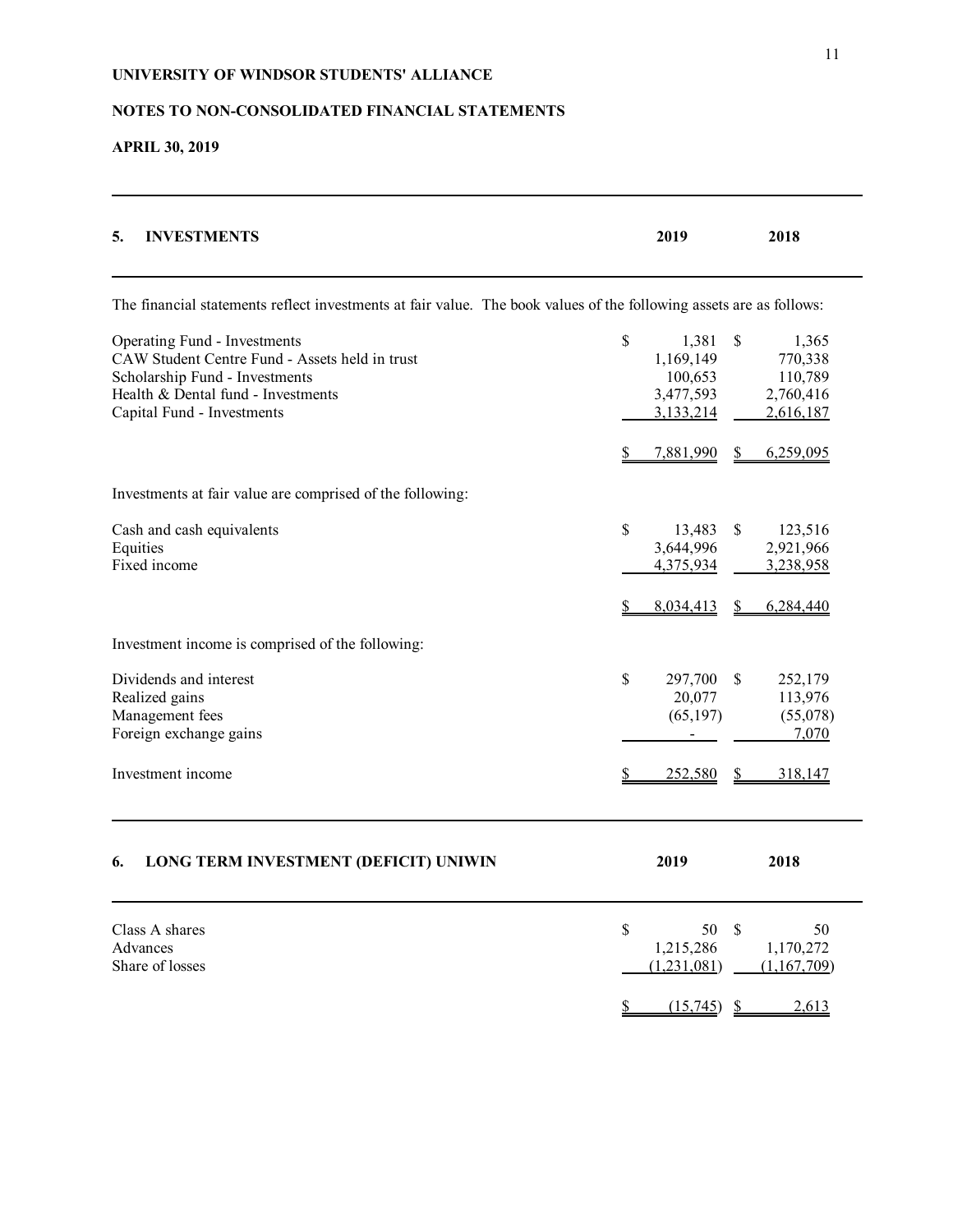# **NOTES TO NON-CONSOLIDATED FINANCIAL STATEMENTS**

# **APRIL 30, 2019**

**LANCE**

| 7.<br>OPERATING RESULTS OF UNIWIN STUDENT PUB INC.                                                   |                                    |               |                              |               | 2019                               |    | 2018                         |
|------------------------------------------------------------------------------------------------------|------------------------------------|---------------|------------------------------|---------------|------------------------------------|----|------------------------------|
| <b>Financial Position</b><br>Total assets                                                            |                                    |               |                              |               | 441                                |    | 6,625                        |
| Total liabilities<br>Shareholders deficiency                                                         |                                    |               |                              |               | 1,231,984<br>(1,231,543)           |    | 1,174,796<br>(1,168,171)     |
| Total liabilities and shareholders' deficiency                                                       |                                    |               |                              |               | 441                                | S  | <u>6,625</u>                 |
| <b>Results of Operations</b><br>Total revenues<br>Total cost of goods sold                           |                                    |               |                              | \$            | 63,225<br>48,545                   | \$ | 38,570<br>41,093             |
| Total expenses<br>Net loss                                                                           |                                    |               |                              |               | 78,052<br>(63,372)                 | S  | 83,335<br>(85, 858)          |
| <b>Cash flows</b><br>Cash used in operations<br>Cash from financing activities<br>Net change in cash |                                    |               |                              | \$            | $(52,783)$ \$<br>45,014<br>(7,769) | \$ | (82, 434)<br>88,447<br>6,013 |
| PROPERTY, PLANT AND EQUIPMENT<br>8.                                                                  |                                    |               |                              |               | 2019                               |    | 2018                         |
|                                                                                                      | Cost                               |               | Accumulated<br>Amortization  |               | <b>Net</b>                         |    | <b>Net</b>                   |
| <b>OPERATING FUND</b><br>Furniture and fixtures<br>Equipment<br>Computer, software and electronics   | \$<br>316,106<br>48,629<br>110,414 | $\mathcal{S}$ | 296,459<br>35,445<br>109,013 | $\mathcal{S}$ | 19,647<br>13,184<br>1,401          | \$ | 24,559<br>16,481<br>5,014    |
|                                                                                                      | 475,149                            |               | 440,917                      |               | 34,232                             |    | 46,054                       |
| <b>CAW STUDENT CENTRE</b><br>Furniture and fixtures<br>Computer, software and electronics            | 278,775<br>115,152                 |               | 239,940<br>114,836           |               | 38,835<br>316                      |    | 48,543<br>795                |
|                                                                                                      | 393,927                            |               | 354,776                      |               | 39,151                             |    | 49,338                       |

Computer, software and electronics 28,605 28,296 309 386

\$ 897,681 \$ 823,989 \$ 73,692 \$ 95,778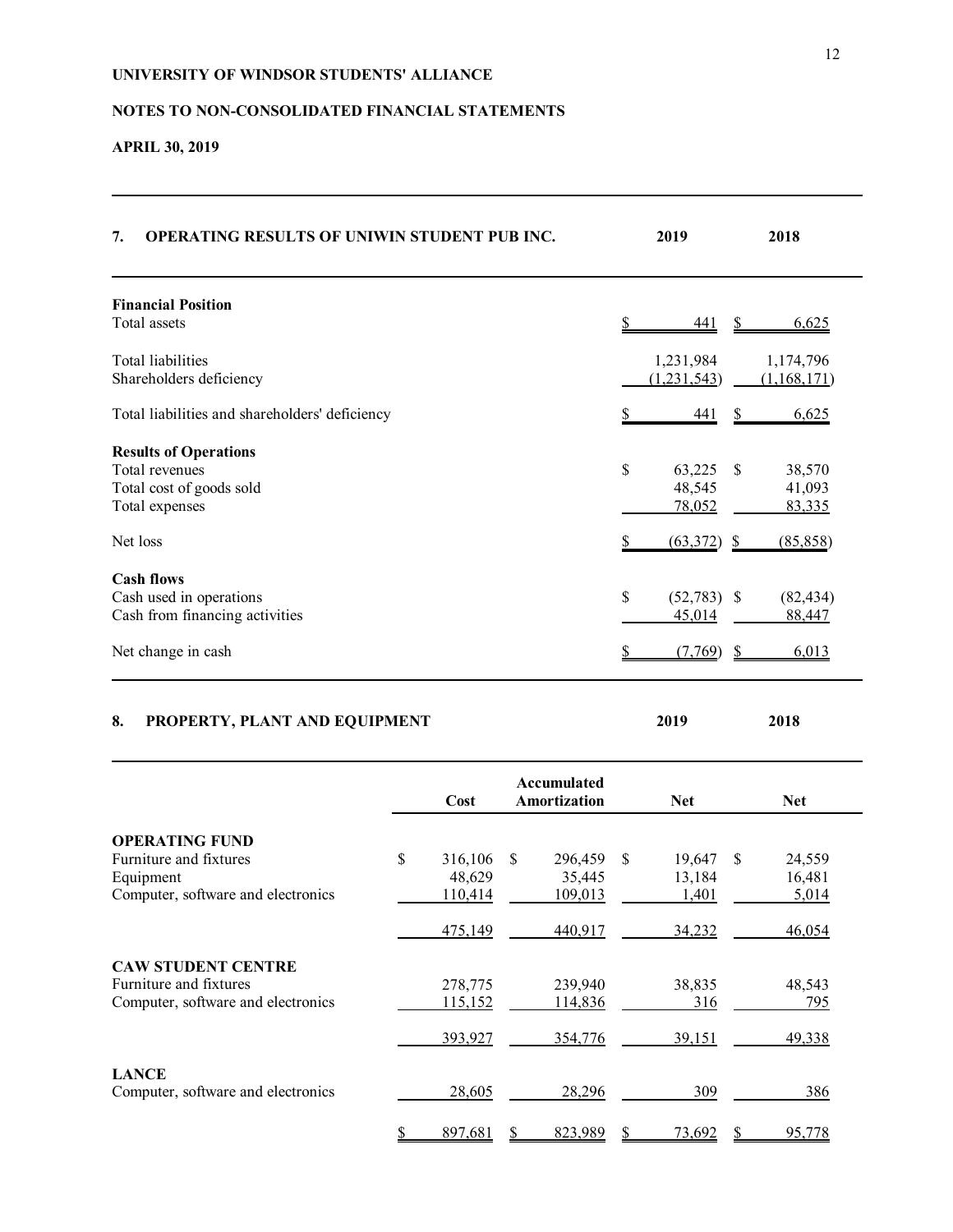### **NOTES TO NON-CONSOLIDATED FINANCIAL STATEMENTS**

**APRIL 30, 2019**

| 9.<br><b>GOVERNMENT REMITTANCES PAYABLE</b>                                                      | 2019 |                               | 2018                            |
|--------------------------------------------------------------------------------------------------|------|-------------------------------|---------------------------------|
| The accounts payable and accrued liabilities include the following government remittances owing: |      |                               |                                 |
| EHT payable<br>HST payable<br>Payroll taxes payable<br>WSIB payable                              | \$   | $4,136$ \$<br>4,726<br>11,008 | 4,096<br>2,624<br>11,081<br>310 |
|                                                                                                  |      | 19,870                        | 18,111                          |

### **10. LINE OF CREDIT**

The organization has available a \$500,000 line of credit of which \$26 (2018, \$26) is outstanding at year end. The line of credit incurs interest at prime rate, is subject to margining and is secured by investments held by the organization.

# **11. DUE TO (FROM) FUNDS**

Advances to (from) funds are unsecured, payable on demand and non-interest bearing.

### **12. ALLOCATED EXPENSES**

There are no fundraising costs for this organization. General support expenses consist primarily of administrative costs and administrative salaries and benefits. Internally these costs are allocated to various departments based on budgeting and the discretion of management and the board of directors. These financial statements reflect administrative costs as income of the Operating fund of \$42,450 (2018, \$41,650) and expense of Health and Dental of \$32,450 (2018, \$31,650) and CAW Student Centre \$10,000 (2018, \$10,000). Salaries and benefits are allocated as \$482,767 (2018, \$497,939) to Operating, \$243,651 (2018, \$238,825) to the CAW Student Centre and \$37,618 (2018, \$42,803) to the Lance.

### **13. COMMITMENTS**

The organization has committed to spending \$600,000 from the CAW Student Centre fund for renovations.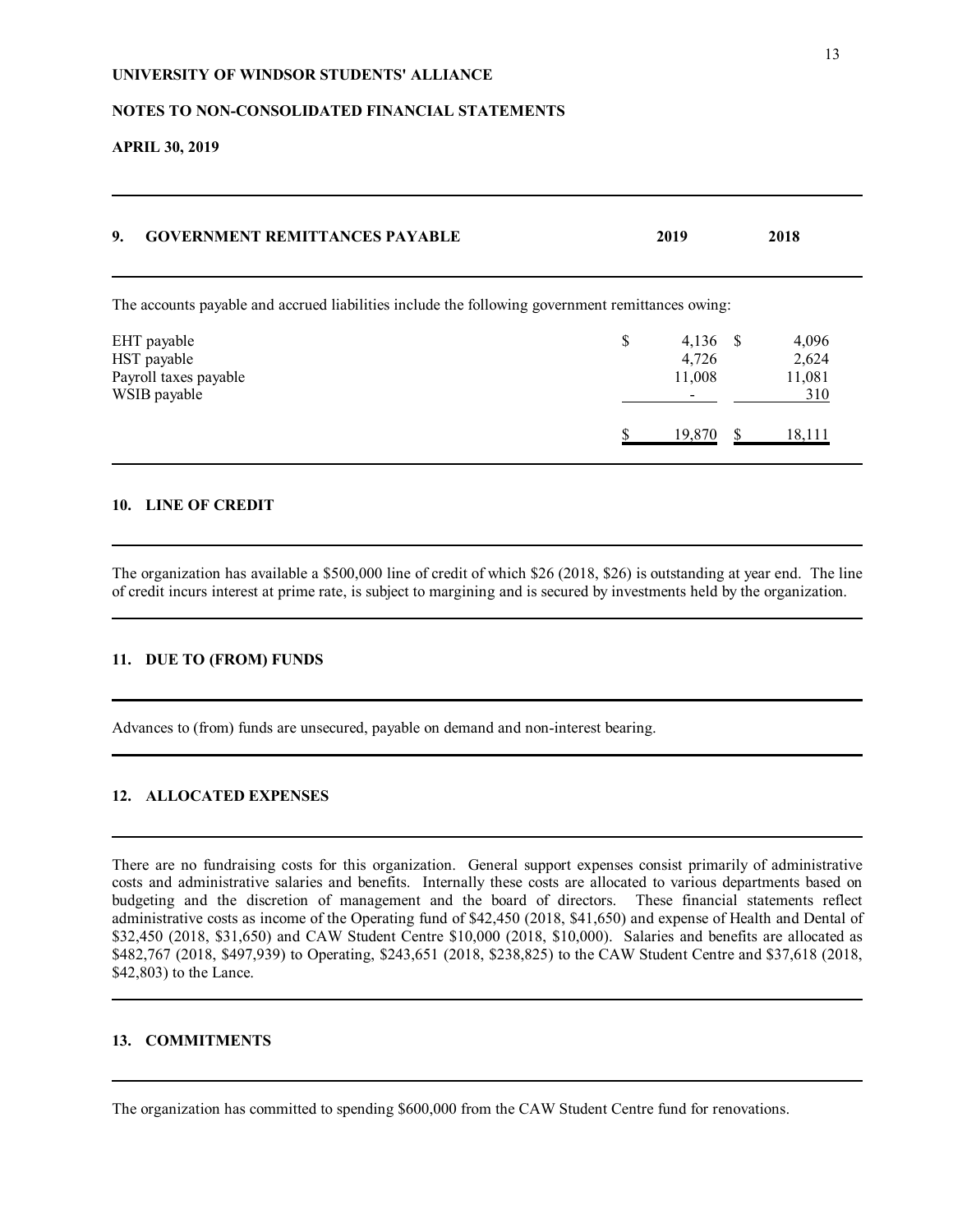### **NOTES TO NON-CONSOLIDATED FINANCIAL STATEMENTS**

**APRIL 30, 2019**

### **14. FINANCIAL INSTRUMENTS**

The main risks the organization's financial instruments are exposed to are credit risk, interest rate risk, liquidity risk and market risk.

### **Credit risk**

The organization is exposed to credit risk on the accounts receivable from its customers. As at April 30, 2019 approximately 81% (2018, 95%) of the trade accounts receivable balance are owed from one customer (2018, one customer). The organization anticipates receiving payment in full from its customers.

#### **Interest rate risk**

Some of the investments bear interest at a fixed rate of interest, and as such is subject to interest rate price risk resulting from changes in fair value from market fluctuations in interest rates. The line of credit bears interest at a floating rate based on bank prime rate, and as such, is subject to interest rate cash flow risk resulting from market fluctuations in interest rates. The organization does not use derivative financial instruments to alter the effects of the risk.

#### **Liquidity risk**

Liquidity risk relates to the risk the organization will encounter difficulty in meeting its obligations associated with financial liabilities. The financial liabilities on its balance sheet consist of accounts payable and accrued liabilities, CAW Student Centre - trust obligation and due to funds. Management closely monitors cash flow requirements to ensure that it has sufficient cash on demand to meet operational and financial obligations.

#### **Market risk (price risk)**

Market risk is the risk that changes in market prices and interest rates will affect the organization's net earnings or the value of financial instruments. These risks are generally outside the control of the organization. The objective of the organization is to mitigate market risk exposures within acceptable limits, while maximizing returns. The organization's investments in publicly traded securities expose the organization to market risk as such investments are subject to price changes in the open market. The organization does not use derivative financial instruments to alter the effects of the risk.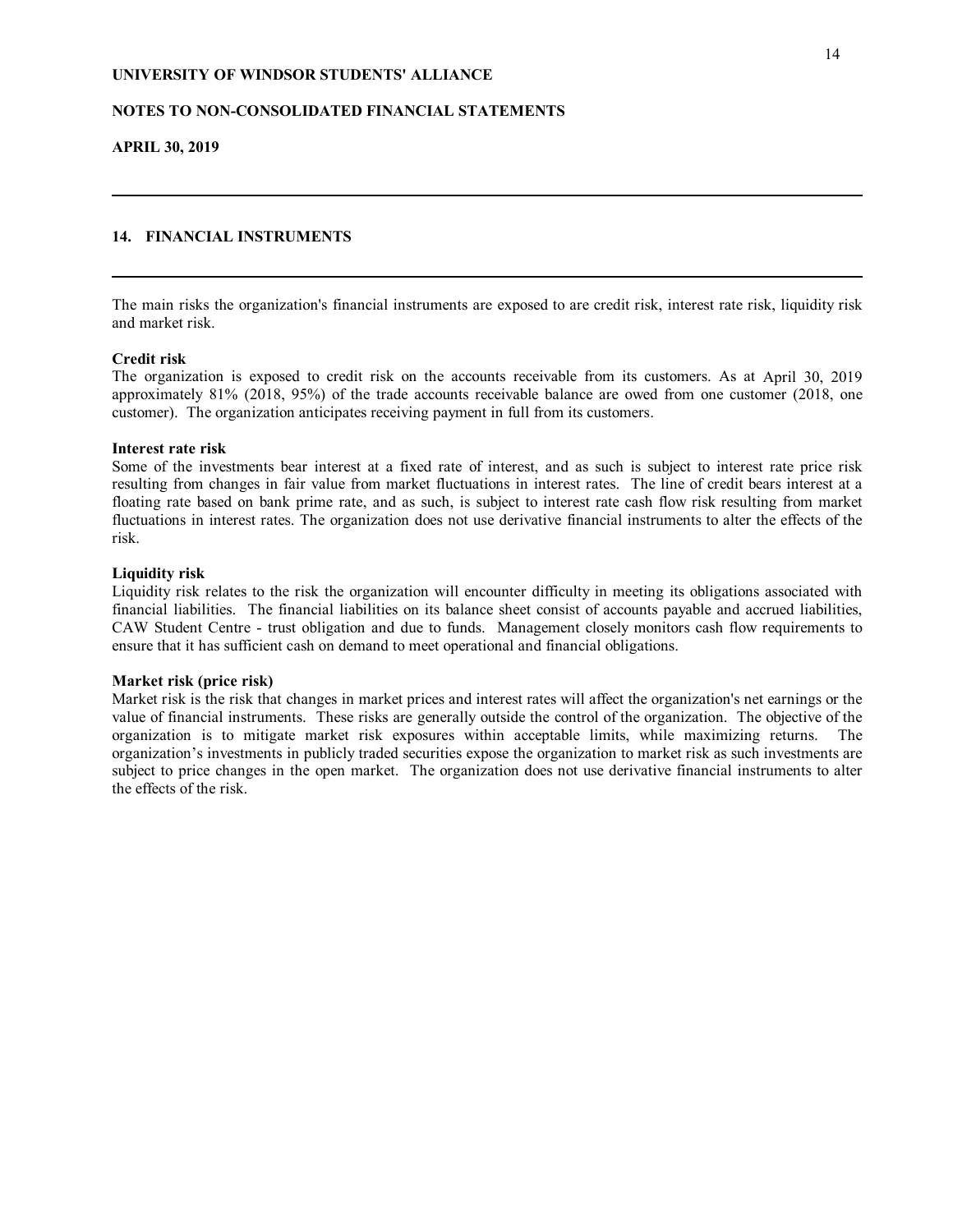# **SUPPLEMENTARY FINANCIAL INFORMATION CENTRAL ADMINISTRATION PROGRAM - OPERATING FUND**

|                                   | <b>Budget</b><br>2019          | <b>Actual</b><br>2019 | <b>Actual</b><br>2018 |
|-----------------------------------|--------------------------------|-----------------------|-----------------------|
| <b>REVENUE</b>                    |                                |                       |                       |
| Student fees                      | \$<br>641,974<br><sup>\$</sup> | 642,031               | \$<br>649,131         |
| Rent                              | 98,536                         | 102,385               | 89,610                |
| Other revenue                     | 48,015                         | 44,690                | 47,278                |
| Investment income                 | 28,000                         | 60,653                | 33,600                |
| Sales and advertising             | 35                             | 26                    | 26                    |
| Uniwin Student Pub Inc. loss      |                                | (63, 372)             | (85, 858)             |
|                                   | 816,560                        | 786,413               | 733,787               |
| <b>EXPENSES</b>                   |                                |                       |                       |
| Advertising and promotion         | 6,605                          | 3,873                 | 5,261                 |
| Amortization                      | 12,000                         | 12,651                | 16,662                |
| <b>Bad debts</b>                  | 2,844                          | 2,889                 | 2,927                 |
| Conferences, training and travel  | 18,000                         | 18,308                | 13,618                |
| General insurance                 | 44,000                         | 38,635                | 37,533                |
| Miscellaneous expense             | 19,090                         | 2,519                 | 2,412                 |
| Office and equipment              | 24,135                         | 26,025                | 18,309                |
| Professional fees                 | 46,000                         | 41,352                | 64,119                |
| Programming supplies and expenses | 14,500                         | 15,506                | 15,507                |
| Salaries and benefits             | 235,231                        | 238,872               | 279,491               |
| Telephone, utilities and taxes    | 8,944                          | 8,844                 | 7,494                 |
|                                   | 431,349                        | 409,474               | 463,333               |
| <b>REVENUE OVER EXPENSES</b>      | <u>\$</u><br>385,211           | 376,939               | 270,454<br>S          |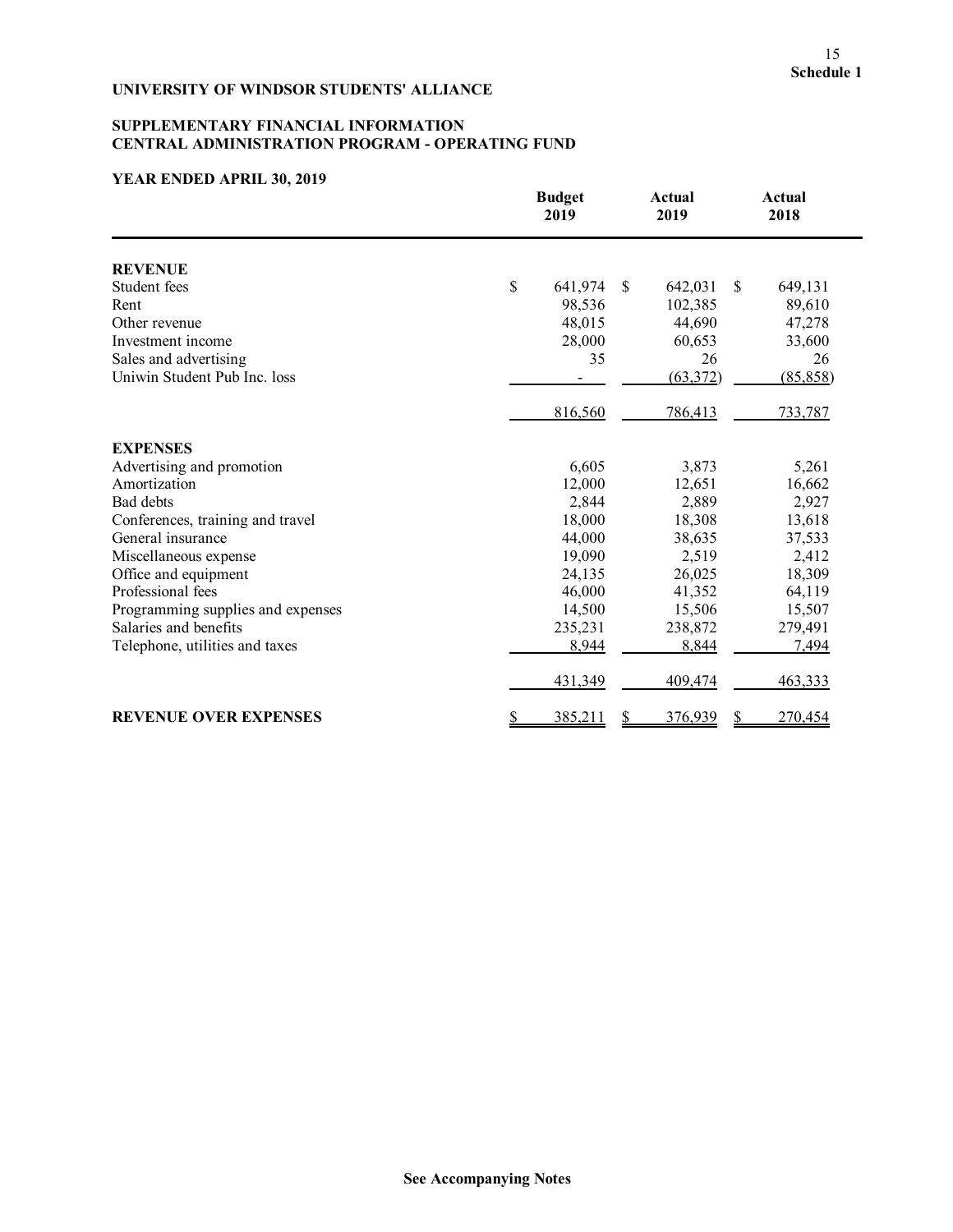### **SUPPLEMENTARY FINANCIAL INFORMATION CHIEF RETURNING OFFICER PROGRAM - OPERATING FUND**

|                                   | <b>Budget</b><br>2019 |           | Actual<br>2019 |  | <b>Actual</b><br>2018 |  |
|-----------------------------------|-----------------------|-----------|----------------|--|-----------------------|--|
| <b>EXPENSES</b>                   |                       |           |                |  |                       |  |
| Advertising and promotion         | \$                    | 500 \$    |                |  |                       |  |
| Miscellaneous expense (recovery)  |                       | 210       | (180)          |  | (72)                  |  |
| Programming supplies and expenses |                       | 5,900     | 2,129          |  | 4,774                 |  |
| Salaries and benefits             |                       | 16,057    | 12,697         |  | 12,952                |  |
| <b>REVENUE UNDER EXPENSES</b>     |                       | (22, 667) | (14, 646)      |  | (17,654)              |  |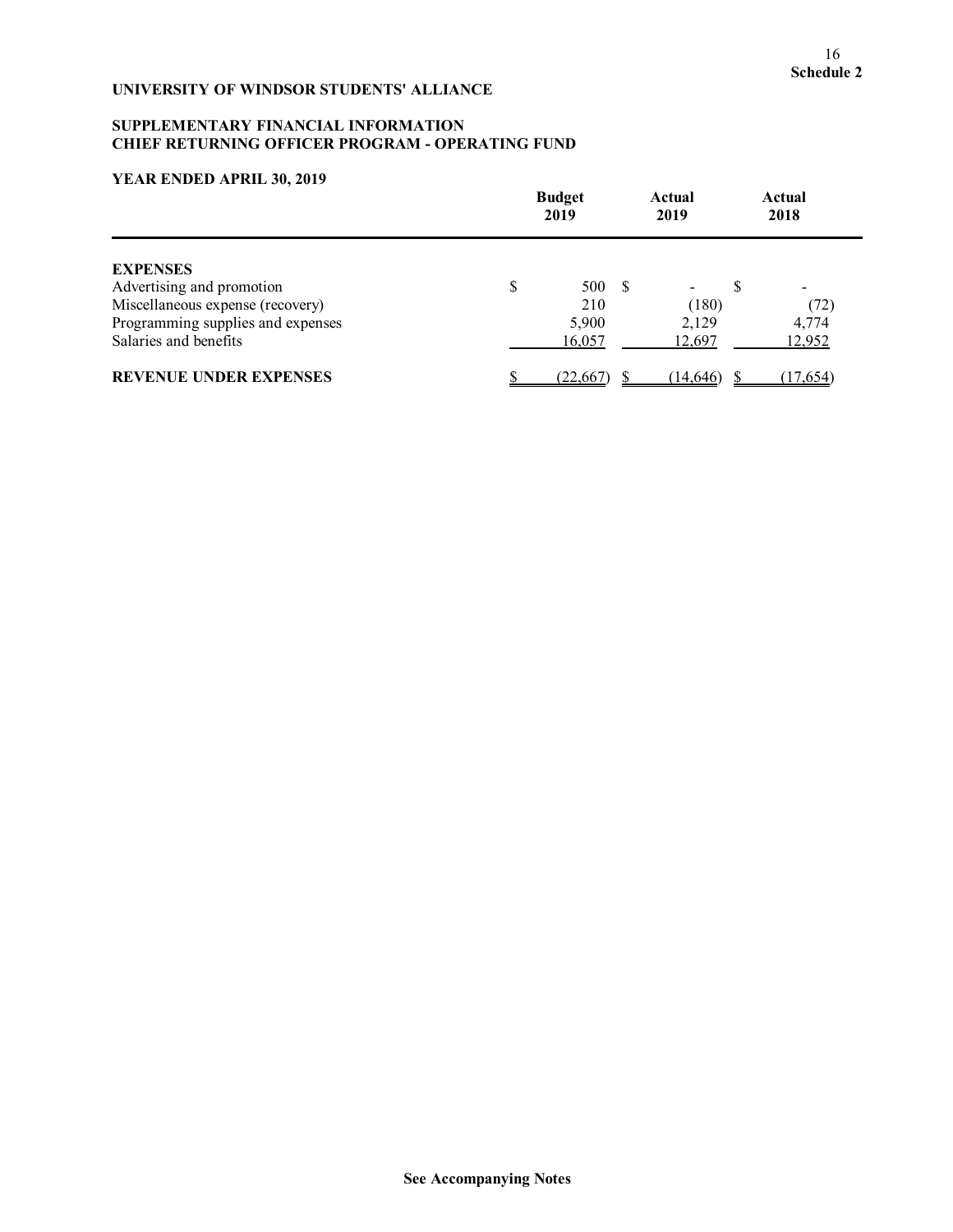# **SUPPLEMENTARY FINANCIAL INFORMATION SERVICES - OPERATING FUND**

| <b>Budget</b><br>2019             |           | Actual<br>2019 | Actual<br>2018 |
|-----------------------------------|-----------|----------------|----------------|
| <b>REVENUE</b>                    |           |                |                |
| Other revenue                     | 31,366    | 52,700         | 23,219<br>S.   |
| <b>EXPENSES</b>                   |           |                |                |
| Advertising and promotion         | 8,300     | 7,130          | 8,530          |
| Conferences, training and travel  | 1,000     | 1,089          | 1,215          |
| Grants and scholarships           |           |                | 21,968         |
| Miscellaneous expense             | 3,486     | 472            | 391            |
| Office and equipment              | 2,050     | 594            | 1,264          |
| Programming supplies and expenses | 22,000    | 18,948         | 31,285         |
| Salaries and benefits             | 108,190   | 87,223         | 88,242         |
|                                   | 145,026   | 115,456        | 152,895        |
| <b>REVENUE UNDER EXPENSES</b>     | (113,660) | (62, 756)      | (129, 676)     |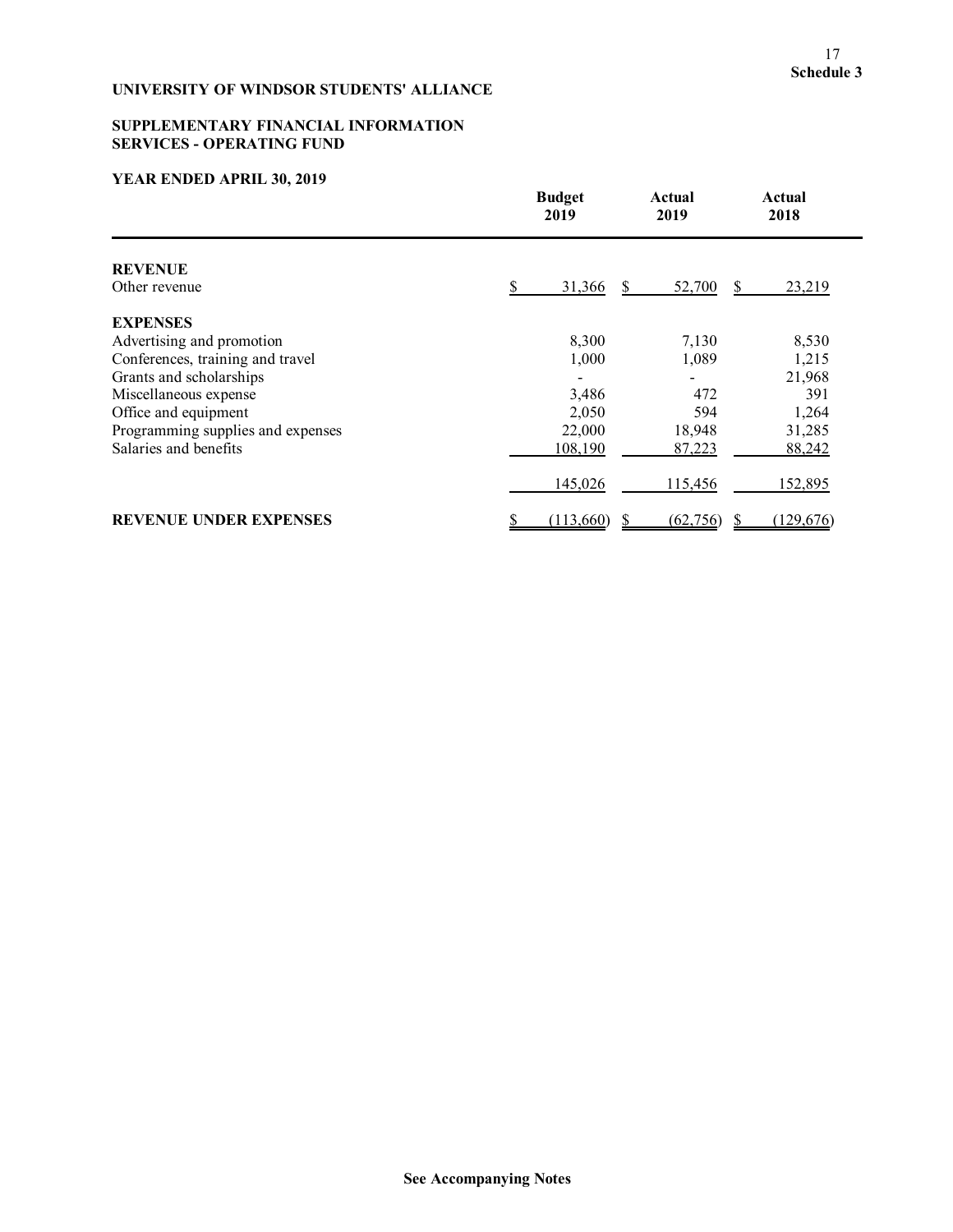### **SUPPLEMENTARY FINANCIAL INFORMATION PRESIDENT - OPERATING FUND**

|                                                                                                           |   | <b>Budget</b><br>2019  |  | Actual<br>2019       |     | Actual<br>2018 |
|-----------------------------------------------------------------------------------------------------------|---|------------------------|--|----------------------|-----|----------------|
| <b>EXPENSES</b><br>Advertising and promotion<br>Conferences, training and travel<br>Salaries and benefits | S | 400<br>1,500<br>35,158 |  | 400<br>566<br>32,835 | - S | 199<br>15,344  |
| <b>REVENUE UNDER EXPENSES</b>                                                                             |   | (37,058)               |  | (33, 801)            |     | (15, 543)      |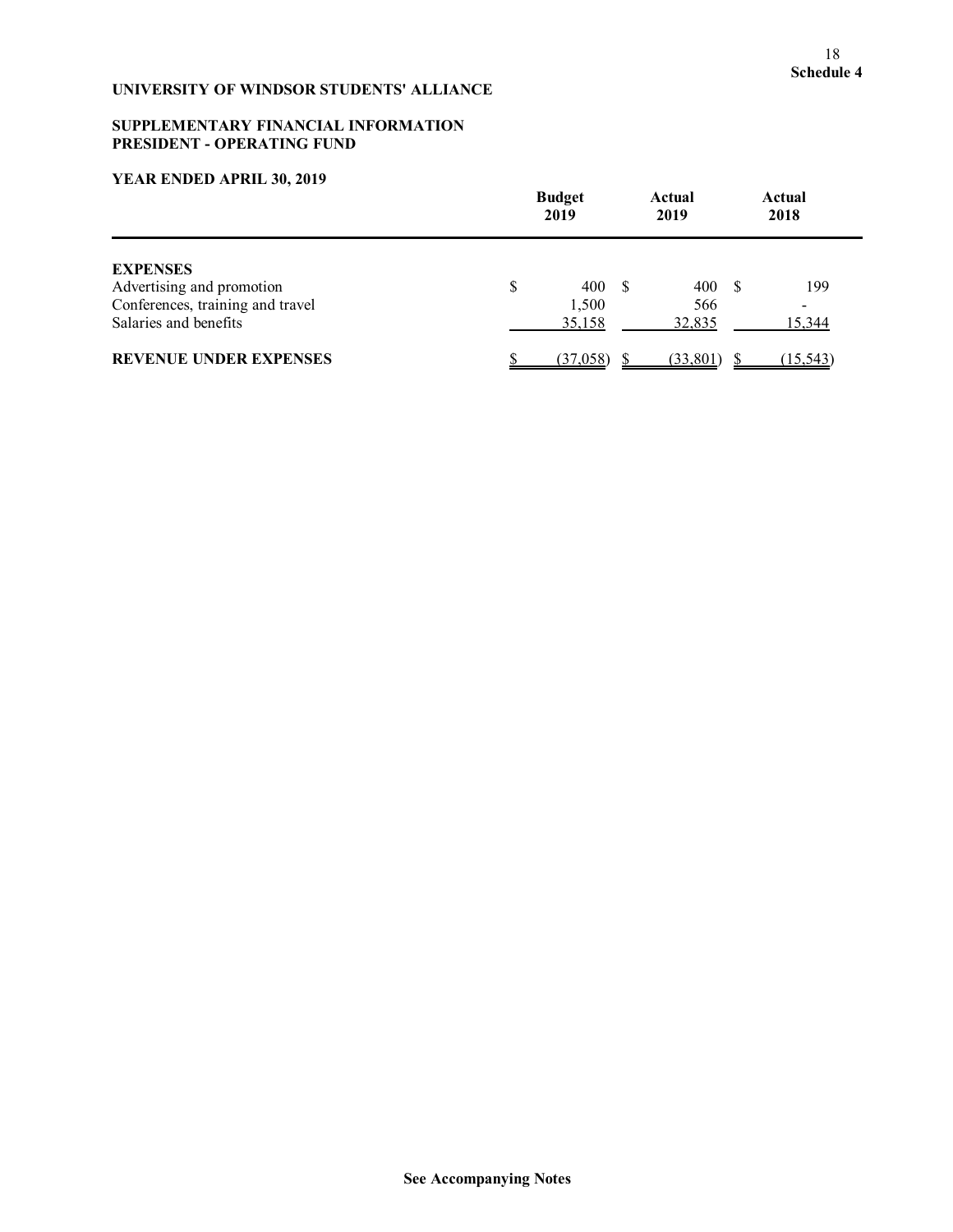# **SUPPLEMENTARY FINANCIAL INFORMATION VICE-PRESIDENT FINANCE & OPERATIONS - OPERATING FUND**

|                                   | <b>Budget</b><br>2019 |  | Actual<br>2019 |  | <b>Actual</b><br>2018    |  |
|-----------------------------------|-----------------------|--|----------------|--|--------------------------|--|
| <b>EXPENSES</b>                   |                       |  |                |  |                          |  |
| Advertising and promotion         | \$<br>200 \$          |  | 100S           |  | $\overline{\phantom{0}}$ |  |
| Grants and scholarships           | 38,500                |  | 37,425         |  | 10,850                   |  |
| Miscellaneous expense             | 150                   |  | 141            |  | 66                       |  |
| Programming supplies and expenses | 7,500                 |  | 4,820          |  |                          |  |
| Salaries and benefits             | 42,175                |  | 31,865         |  | 31,381                   |  |
| <b>REVENUE UNDER EXPENSES</b>     | (88, 525)             |  | (74, 351)      |  | (42,297)                 |  |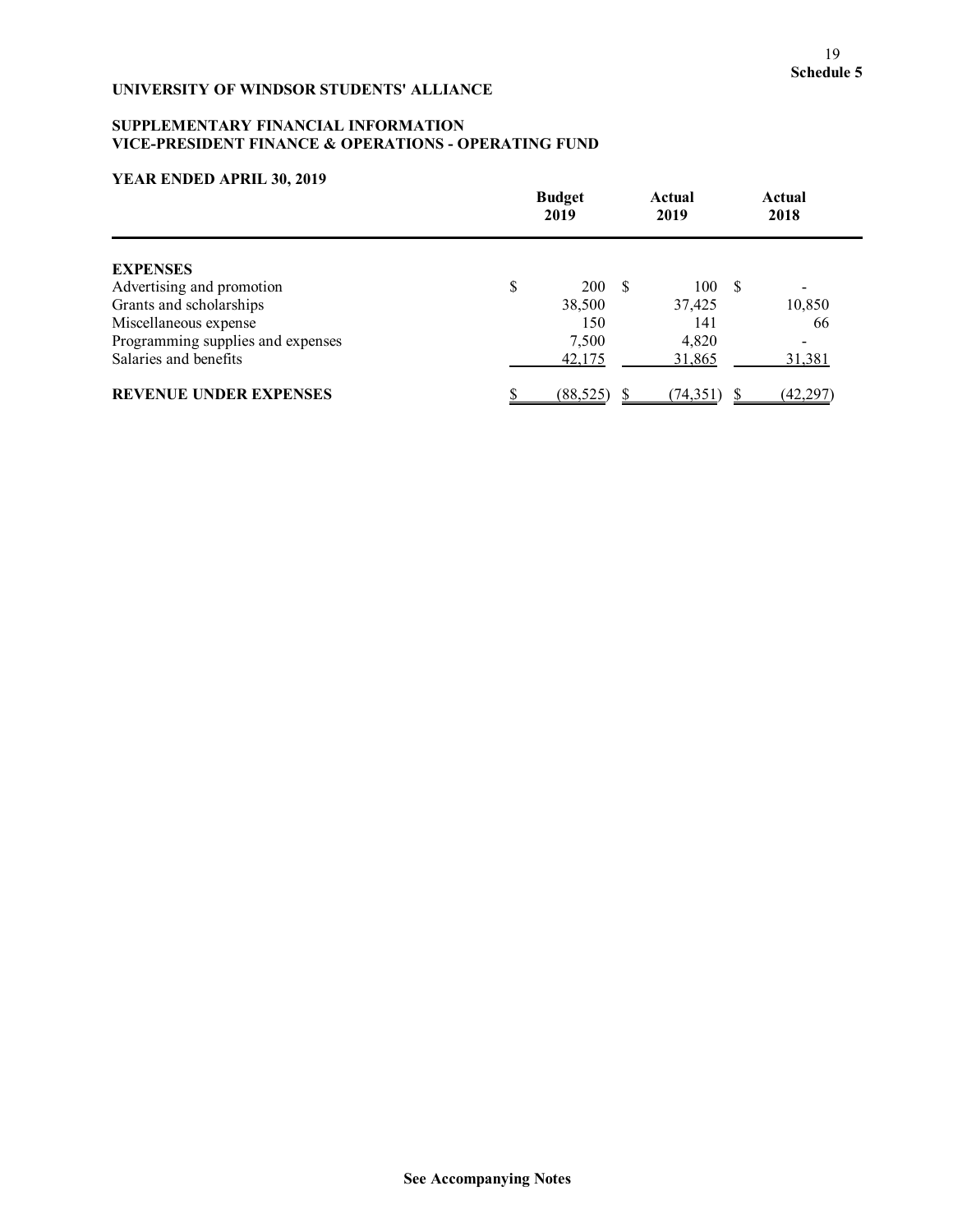### **SUPPLEMENTARY FINANCIAL INFORMATION PROGRAMMING - OPERATING FUND**

|                                   | <b>Budget</b><br>2019 |                         | Actual<br>2019 | <b>Actual</b><br>2018 |           |
|-----------------------------------|-----------------------|-------------------------|----------------|-----------------------|-----------|
| <b>REVENUE</b>                    |                       |                         |                |                       |           |
| Sales and advertising             | \$                    | 24,500<br><sup>\$</sup> | 86,202 \$      |                       | 29,251    |
| Rent                              |                       |                         | 3,485          |                       | 3,551     |
| Other revenue                     |                       | 1,000                   | 1,522          |                       | 2,523     |
|                                   |                       | 25,500                  | 91,209         |                       | 35,325    |
| <b>EXPENSES</b>                   |                       |                         |                |                       |           |
| Advertising and promotion         |                       | 8,500                   | 3,951          |                       | 11,314    |
| Conferences, training and travel  |                       | 3,000                   | 2,125          |                       | 2,038     |
| Office and equipment              |                       |                         |                |                       | 194       |
| Programming supplies and expenses |                       | 60,500                  | 132,036        |                       | 74,962    |
| Salaries and benefits             |                       | 1,418                   |                |                       | 1,263     |
|                                   |                       | 73,418                  | 138,112        |                       | 89,771    |
| <b>REVENUE UNDER EXPENSES</b>     |                       | (47,918)                | (46,903)       | S                     | (54, 446) |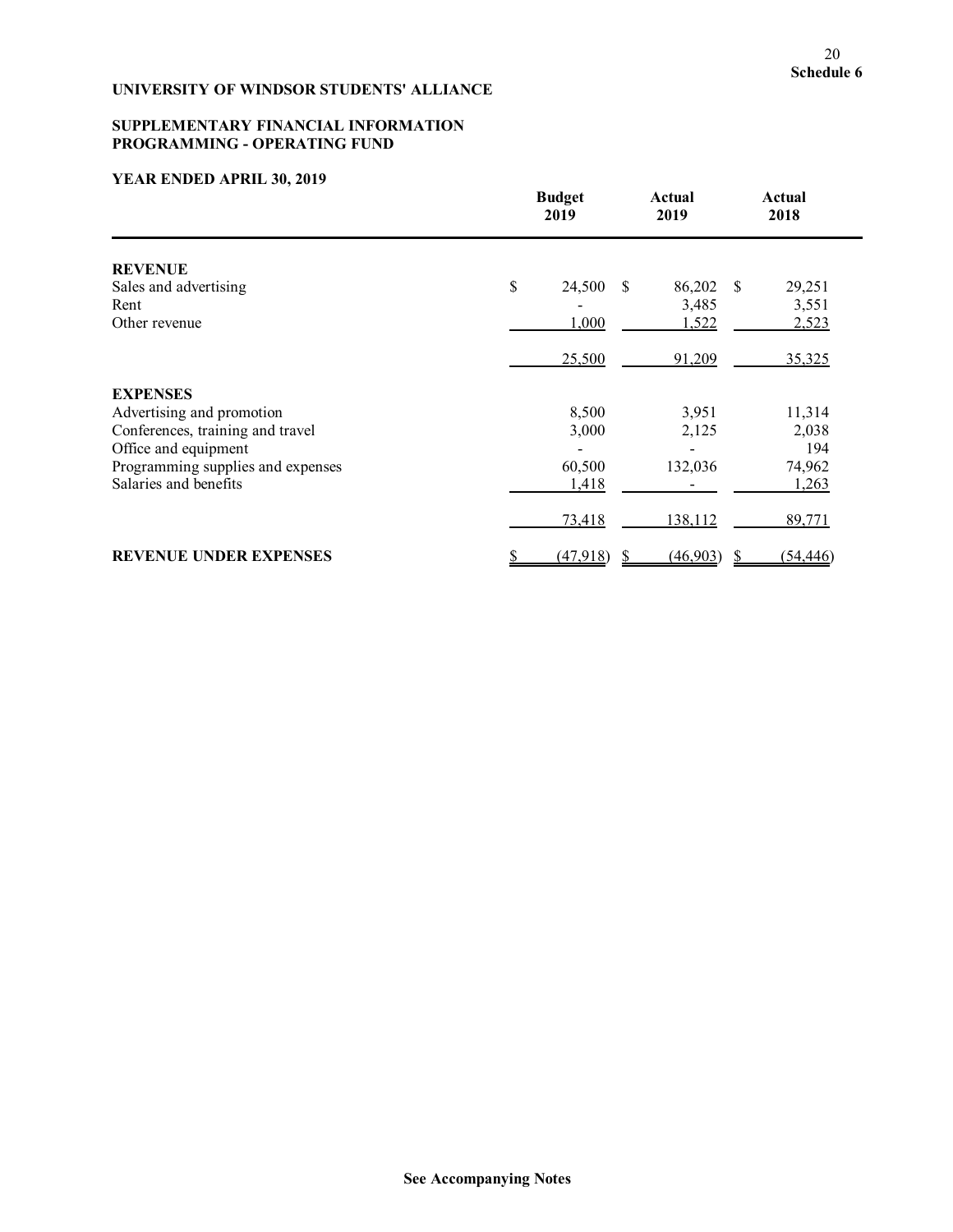# **SUPPLEMENTARY FINANCIAL INFORMATION PUBLICATIONS - OPERATING FUND**

|                              | <b>Budget</b><br>2019 | Actual<br>2019 | Actual<br>2018 |
|------------------------------|-----------------------|----------------|----------------|
| <b>REVENUE</b>               |                       |                |                |
| Sales and advertising        | 21,500                | 18,800         | 21,800<br>S    |
| <b>EXPENSES</b>              |                       |                |                |
| Bad debts                    |                       |                | 550            |
| Cost of sales                | 15,000                | 11,475         | 13,799         |
|                              | 15,000                | 11,475         | 14,349         |
| <b>REVENUE OVER EXPENSES</b> | 6,500                 | 7,325          | 7,451          |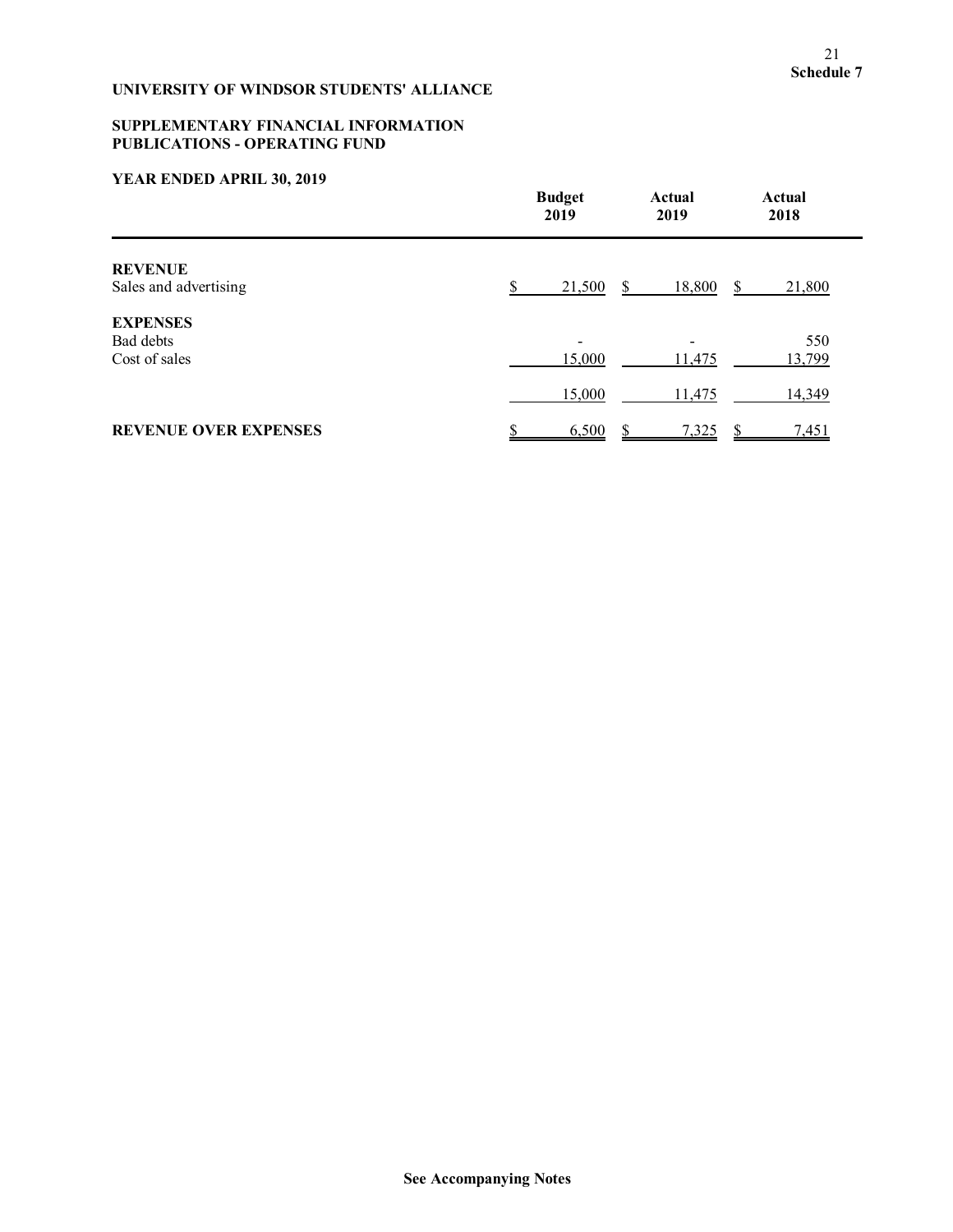### **SUPPLEMENTARY FINANCIAL INFORMATION VICE-PRESIDENT STUDENT SERVICES - OPERATING FUND**

| <b>Budget</b><br>2019                                                                          |    | Actual<br>2019              |                             | Actual<br>2018 |                        |
|------------------------------------------------------------------------------------------------|----|-----------------------------|-----------------------------|----------------|------------------------|
| <b>EXPENSES</b><br>Advertising and promotion<br>Miscellaneous expense<br>Salaries and benefits | \$ | $2,700$ \$<br>150<br>33,029 | $3,469$ \$<br>116<br>30,730 |                | 2,447<br>100<br>28,509 |
| <b>REVENUE UNDER EXPENSES</b>                                                                  |    | (35, 879)                   | (34,315)                    |                | (31,056)               |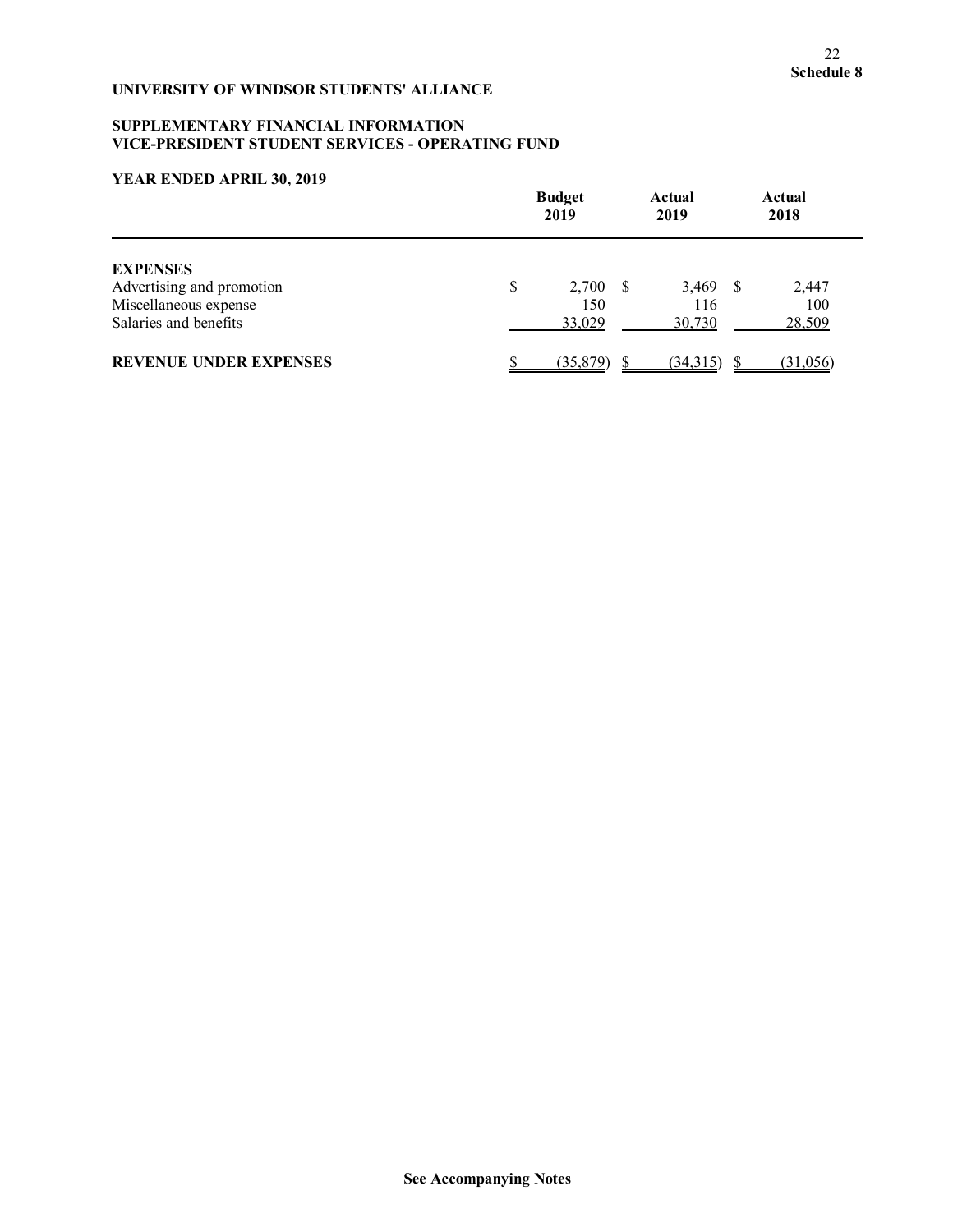# **SUPPLEMENTARY FINANCIAL INFORMATION VICE-PRESIDENT STUDENT ADVOCACY - OPERATING FUND**

|                                   | <b>Budget</b><br>2019 |     | Actual<br>2019 |  | Actual<br>2018 |
|-----------------------------------|-----------------------|-----|----------------|--|----------------|
| <b>REVENUE</b>                    |                       |     |                |  |                |
| Other revenue                     |                       |     |                |  | 500            |
| <b>EXPENSES</b>                   |                       |     |                |  |                |
| Advertising and promotion         |                       | 200 | 100            |  |                |
| Conferences, training and travel  | 14,500                |     | 14,955         |  | 11,477         |
| Miscellaneous expense             |                       | 150 | 116            |  |                |
| Programming supplies and expenses | 5,000                 |     | 884            |  | 6,305          |
| Salaries and benefits             | 33,029                |     | 30,982         |  | 28,941         |
|                                   | 52,879                |     | 47,037         |  | 46,723         |
| <b>REVENUE UNDER EXPENSES</b>     | (52, 879)<br>S        |     | (47, 037)      |  | (46, 223)      |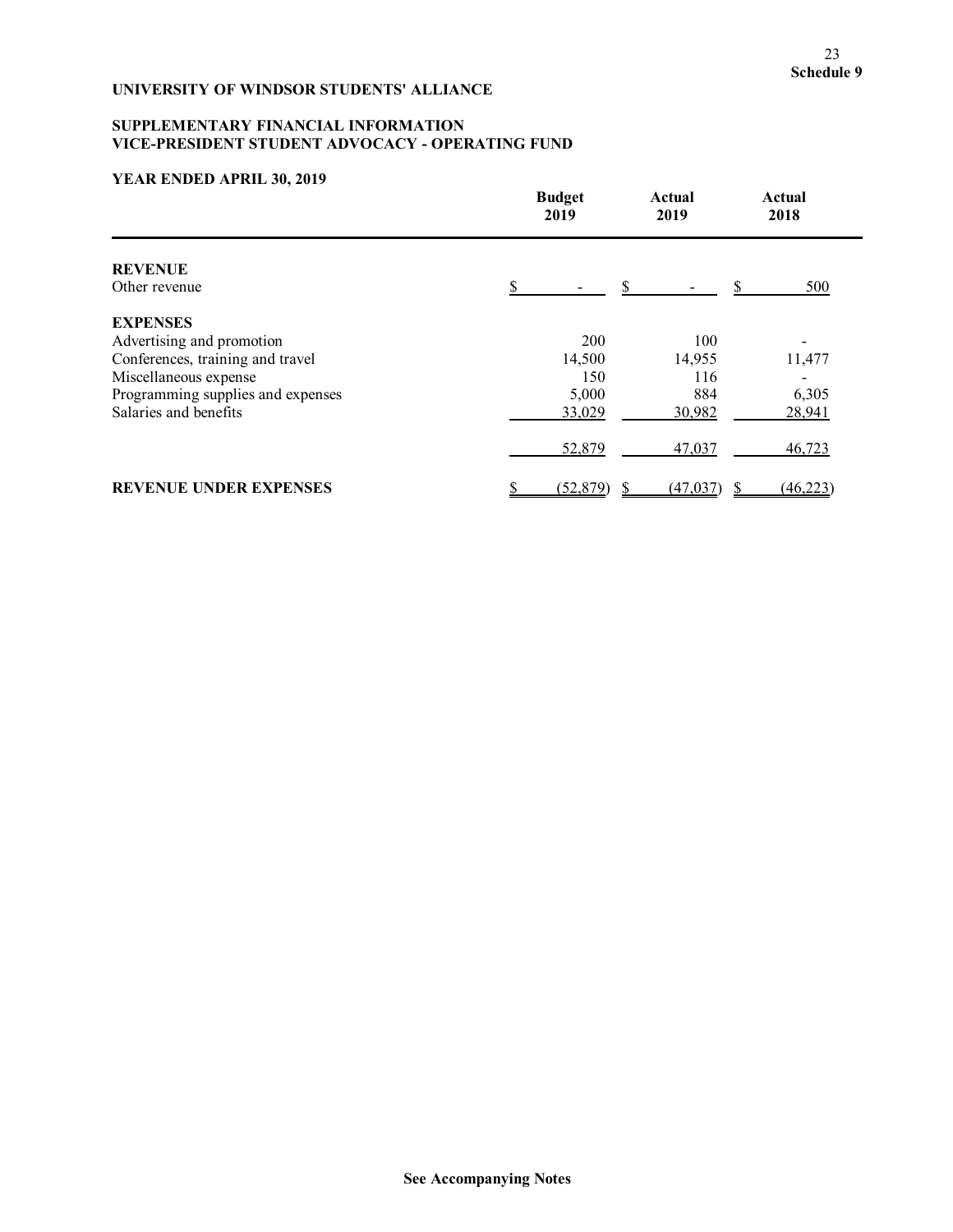# **SUPPLEMENTARY FINANCIAL INFORMATION U PASS - OPERATING FUND**

|                                 | <b>Budget</b><br>2019 | Actual<br>2019 | Actual<br>2018 |
|---------------------------------|-----------------------|----------------|----------------|
| <b>REVENUE</b><br>Other revenue | 30,440                | 40,698         | 39,180         |
| <b>EXPENSES</b>                 |                       |                |                |
| Advertising and promotion       | 150                   | 823            |                |
| Miscellaneous expense           | 2,750                 | 5,126          | 2,579          |
| Salaries and benefits           | 14,213                | 17,563         | 11,816         |
|                                 | 17,113                | 23,512         | 14,395         |
| <b>REVENUE OVER EXPENSES</b>    | 13,327                | 17,186         | 24,785         |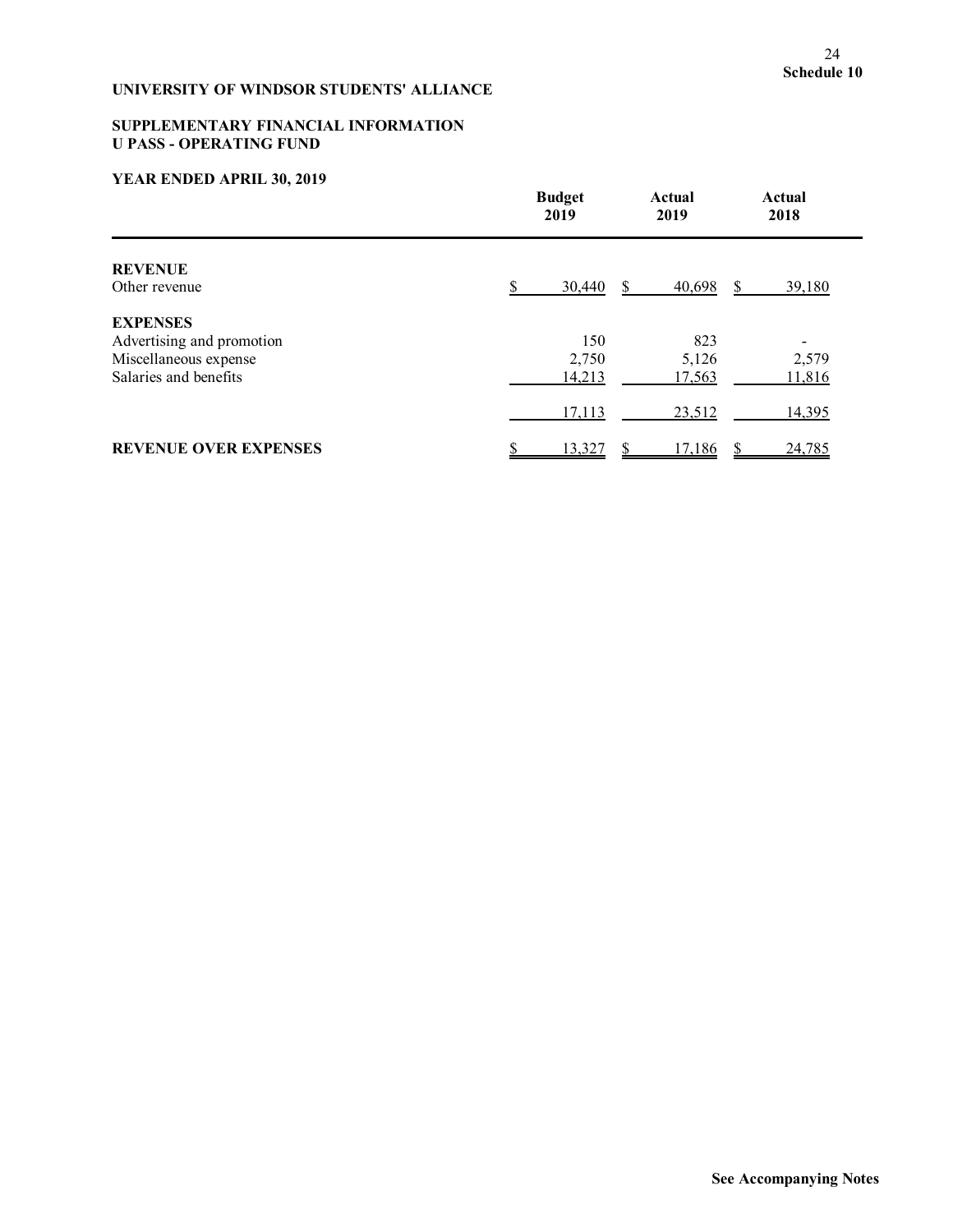### **SUPPLEMENTARY FINANCIAL INFORMATION BIKE SHARE - OPERATING FUND**

|                               | <b>Budget</b><br>2019 | Actual<br>2019 | Actual<br>2018 |
|-------------------------------|-----------------------|----------------|----------------|
| <b>REVENUE</b>                |                       |                |                |
| Sales and advertising         |                       | 4,600          | 22,998         |
| <b>EXPENSES</b>               |                       |                |                |
| Advertising and promotion     |                       |                | 14             |
| Miscellaneous expense         |                       | 9,199          | 45,995         |
|                               |                       | 9,199          | 46,009         |
| <b>REVENUE UNDER EXPENSES</b> |                       | (4,599)        | (23,011)       |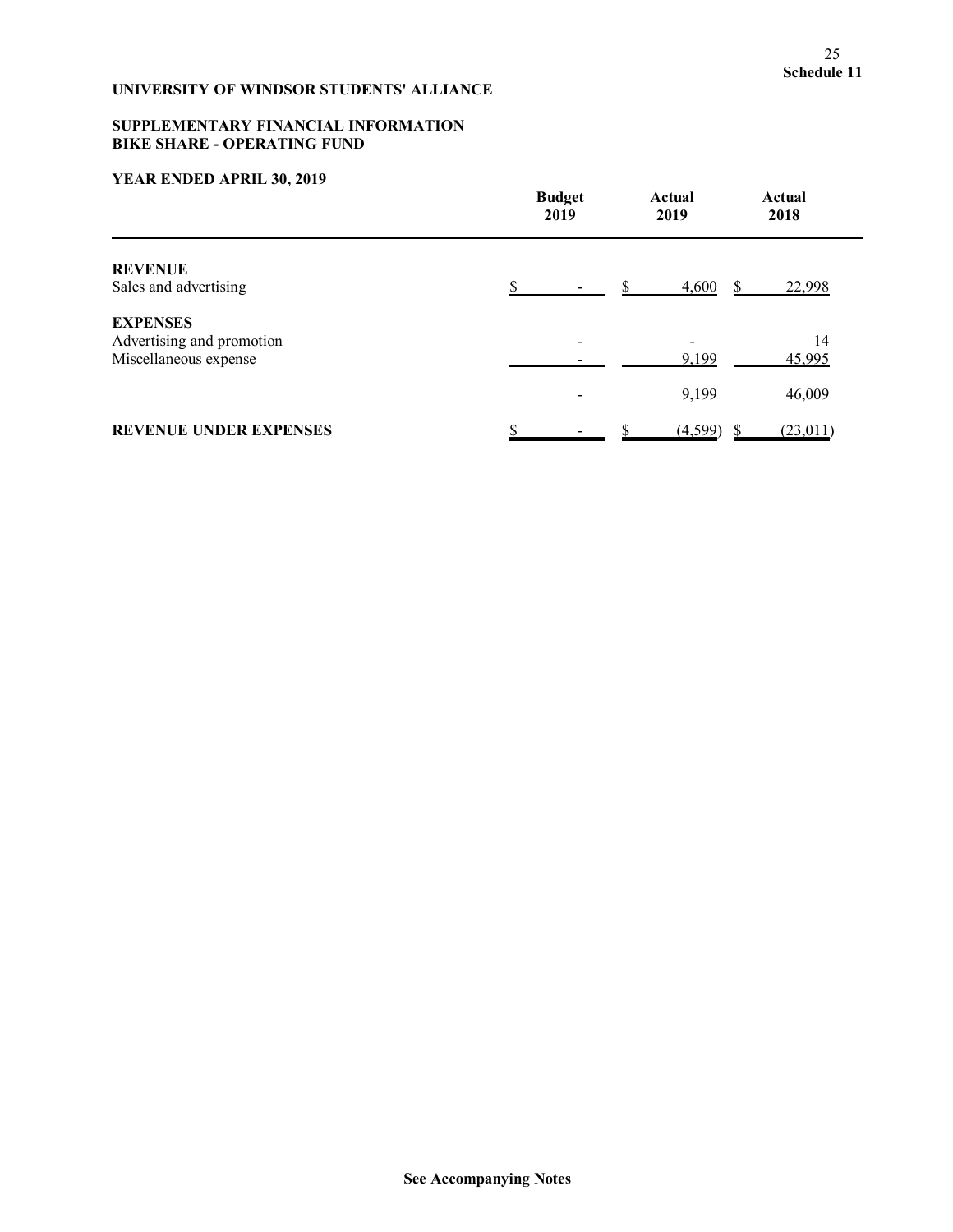### **SUPPLEMENTARY FINANCIAL INFORMATION LANCE**

|                                  | <b>Budget</b><br>2019 | <b>Actual</b><br>2019 | <b>Actual</b><br>2018 |
|----------------------------------|-----------------------|-----------------------|-----------------------|
| <b>REVENUE</b>                   |                       |                       |                       |
| Student fees                     | \$<br>56,777<br>\$    | 56,767                | \$<br>58,209          |
| Sales and advertising            |                       | 337                   | 1,713                 |
|                                  | 56,777                | 57,104                | 59,922                |
| <b>EXPENSES</b>                  |                       |                       |                       |
| Advertising and promotion        | 250                   | 172                   | 818                   |
| Amortization                     | 80                    | 77                    | 96                    |
| Bad debts                        | 255                   | 255                   | 263                   |
| Conferences, training and travel | 600                   |                       | 255                   |
| Miscellaneous expense            | 694                   | 457                   | 145                   |
| Office and equipment             | 1,600                 | 220                   | 425                   |
| Professional fees                | 500                   |                       |                       |
| Salaries and benefits            | 49,318                | 37,618                | 42,803                |
| Telephone, utilities and taxes   | 1,824                 |                       | 1,368                 |
|                                  | 55,121                | 38,799                | 46,173                |
| <b>REVENUE OVER EXPENSES</b>     | \$<br>1,656<br>S      | 18,305                | 13,749<br>S           |